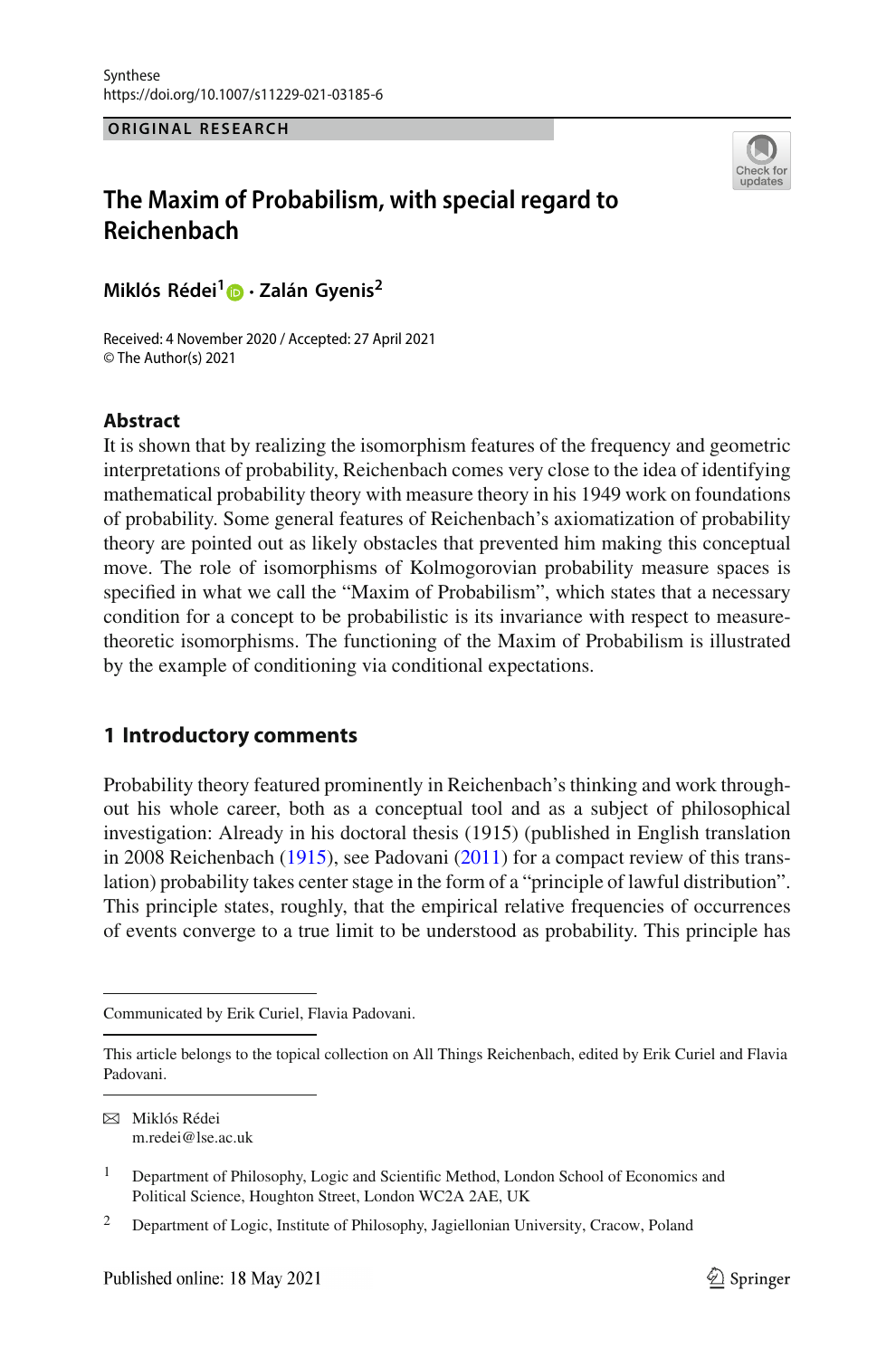a transcendental status in Reichenbach's theory of knowledge, similar to Kant's principle of causality in Kant's epistemology. The principle is transcendental because it is not empirically testable – rather it forms the basis of empirical science (Glymour and Eberhard[t](#page-16-1) [\(2016\)](#page-16-1)).

In his subsequent works, Reichenbach both applied probability theory in the analysis of specific philosophical problems and investigated the foundations of probability theory itself. An example of the former is Reichenbach's concept of common cause used in his *The Direction of Time* Reichenbac[h](#page-17-1) [\(1956](#page-17-1)). This notion has had a lasting impact on the analysis of causality and has been the conceptual predecessor of the Causal Markov Condition in the modern theory of Bayes nets (see Hitchcock and Réde[i](#page-16-2) [\(2020](#page-16-2)) for a review, and Hofer-Szabó et al[.](#page-16-3) [\(2013\)](#page-16-3), Wronsk[i](#page-17-2) [\(2014](#page-17-2)) for detailed analyses of Reichenbach's notion and the related principle of the common cause).

Reichenbach's foundational work on probability theory culminated in the substantial, almost 500 page long monograph published in 1949 Reichenbac[h](#page-17-3) [\(1949](#page-17-3)), which is a re-worked version of the one published in German in 1935 Reichenbac[h](#page-17-4) [\(1935](#page-17-4)). In his 1949 work, Reichenbach gave both a formal axiomatization of probability theory and attempted to provide a foundation for it in the sense of the frequency view of probabilities. Both ideas rely on his earlier work; in particular the axiomatization in Reichenbac[h](#page-17-3) [\(1949\)](#page-17-3) is based on the paper published in 1932 Reichenbac[h](#page-16-4) [\(1932\)](#page-16-4).

The general assessment (Glymour and Eberhard[t](#page-16-1) [\(2016](#page-16-1)), Eberhardt and Glymou[r](#page-16-5) [\(2009\)](#page-16-5)) of Reichenbach's axiomatization is that now it only has historical significance because Kolmogorov's axiomatization published in 1933 Kolmogoro[v](#page-16-6) [\(1956\)](#page-16-6) overshadowed it and became the mainstream. This verdict is based in Eberhardt and Glymou[r](#page-16-5) [\(2009\)](#page-16-5) on a detailed critical analysis of Reichenbach's axiomatization and of his related concept of probability logic. We agree with this assessment. In Sect. [2](#page-2-0) we recall some general features of Reichenbach's axiomatization and provide some more critical comments. On the positive side, in Sect. [2,](#page-2-0) we also show that Reichenbach's analysis contains an important idea that in principle opens up the road to an axiomatization in the sense of Kolmogorov: The idea is to regard as mathematical probability theory what is *isomorphic* in different interpretations. But this avenue remains unexplored in Reichenbach's work, which we claim is mainly due to ambiguities in the Reichenbachian axiomatic system. In Sects. [3](#page-6-0) and [4](#page-10-0) we explore the role of isomorphism from the perspective of foundations of probability theory. While it is not clear what the notion of isomorphism in the Reichenbachian axiomatization would be, there are very natural notions of isomorphism in the Kolmogorovian axiomatization. Kolmogorov himself did not make use of them in his foundational book, but they became standard. In Sect. [3](#page-6-0) we recall these notions of isomorphisms and formulate what we call the **Maxim of Probabilism**: The idea that a concept, reasoning, argument is probabilistic only if it is invariant with respect to the isomorphisms of the mathematical structures that are models of the axioms. In Sects. [4](#page-10-0) and [5](#page-13-0) we illustrate the usefulness of the **Maxim of Probabilism** by using it to clarify some neuralgic points in connection with conditioning with respect to probability zero events, in particular in the context of the Borel-Kolmogorov Paradox.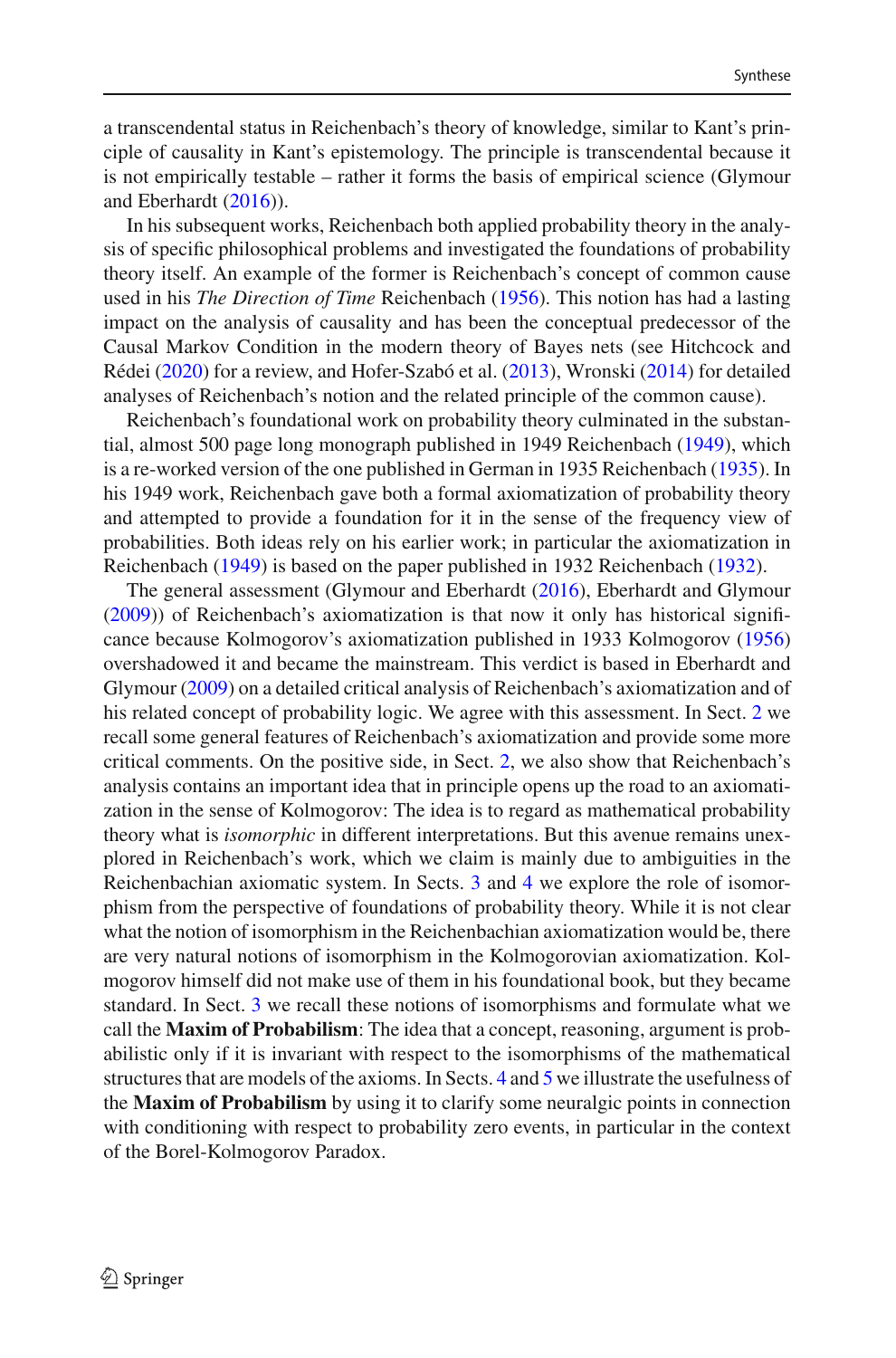# <span id="page-2-0"></span>**2 Comments on Reichenbach's axiomatization of probability theory**

Reichenbach distinguished three approaches to axiomatization of probability theory: One that aims at an

[...] interpreted form of axiomatic construction [...] which regards probability, from the very beginning, as a frequency, and derives from this interpretation, by the possible inclusion of additional postulates, the rules of the theory. Reichenbach [\(1949](#page-17-3))[p. 121]

The second

[...] formal conception introduces the concept of probability by the method of implicit definitions, and uses no properties of the concept other than those expressed in a set of formal relations placed as axioms in the beginning of the theory, leaving open various possibilities for its interpretation. Reichenbac[h](#page-17-3) [\(1949](#page-17-3))[p. 121]

The third approach

[...] connects the treatment of probability with the methods of symbolic logic.

[...] constructing probability as a relation between statements, which includes logical implication as a special case. Reichenbac[h](#page-17-3) [\(1949\)](#page-17-3)[p. 122]

Reichenbach classifies both Kolmogorov's approach and his 1932 axiomatization as belonging to the second group. While this is certainly true for the Kolmogorov approach, it is not unambiguously true for his 1932 axiomatization: While a formal axiomatization in the sense of the second approach is given in his 1932 axiomatization, Reichenbach also introduces a "coordinating definition  $\alpha$ " [p. 591] that relates the formal probabilistic formula to limits of relative frequencies. On this basis he distinguishes two notions of *mathematical* probability:

We call the resulting notion of probability, i.e. the concept that is determined by the axiom system including the coordinating definition α, the *contentual mathematical concept of probability*, in contrast to the *formal mathematical concept of probability* determined exclusively by the axioms, i.e. without assigning content to it.<sup>[1](#page-2-1)</sup> Reic[h](#page-16-4)enbach [\(1932](#page-16-4))[p. 592] (emphasis in original)

Thus, although a purely formal axiomatization describing the *formal mathematical concept of probability* is part of Reichenbach's treatment indeed, Reichenbach's analysis is coupled to a frequency view even when it comes to a *mathematical* specification of the concept. There is thus no sharp separation in the *mathematical sphere* of the concept of probability from the frequency view in his 1932 axiomatization—in contrast to what he claims about his own axiomatization. This ambiguity prohibits Reichenbach,

<span id="page-2-1"></span><sup>&</sup>lt;sup>1</sup> Our translation. Original German: "Wir nennen den dabei entstehenden Wahrscheinlichkeitsbegriff, also den durch das Axiomensystem einschließlich der Zuordnungsdefinition  $\alpha$  bestimmten Begriff, den *inhaltlichen mathematischen Wahrscheinlichkeitsbegriff*, im Gegensatz zu dem *formalen mathematischen Wahrscheinlichkeitsbegriff*, der durch das Axiomensystem allein definiert wird, also ohne eine inhaltliche Belegung.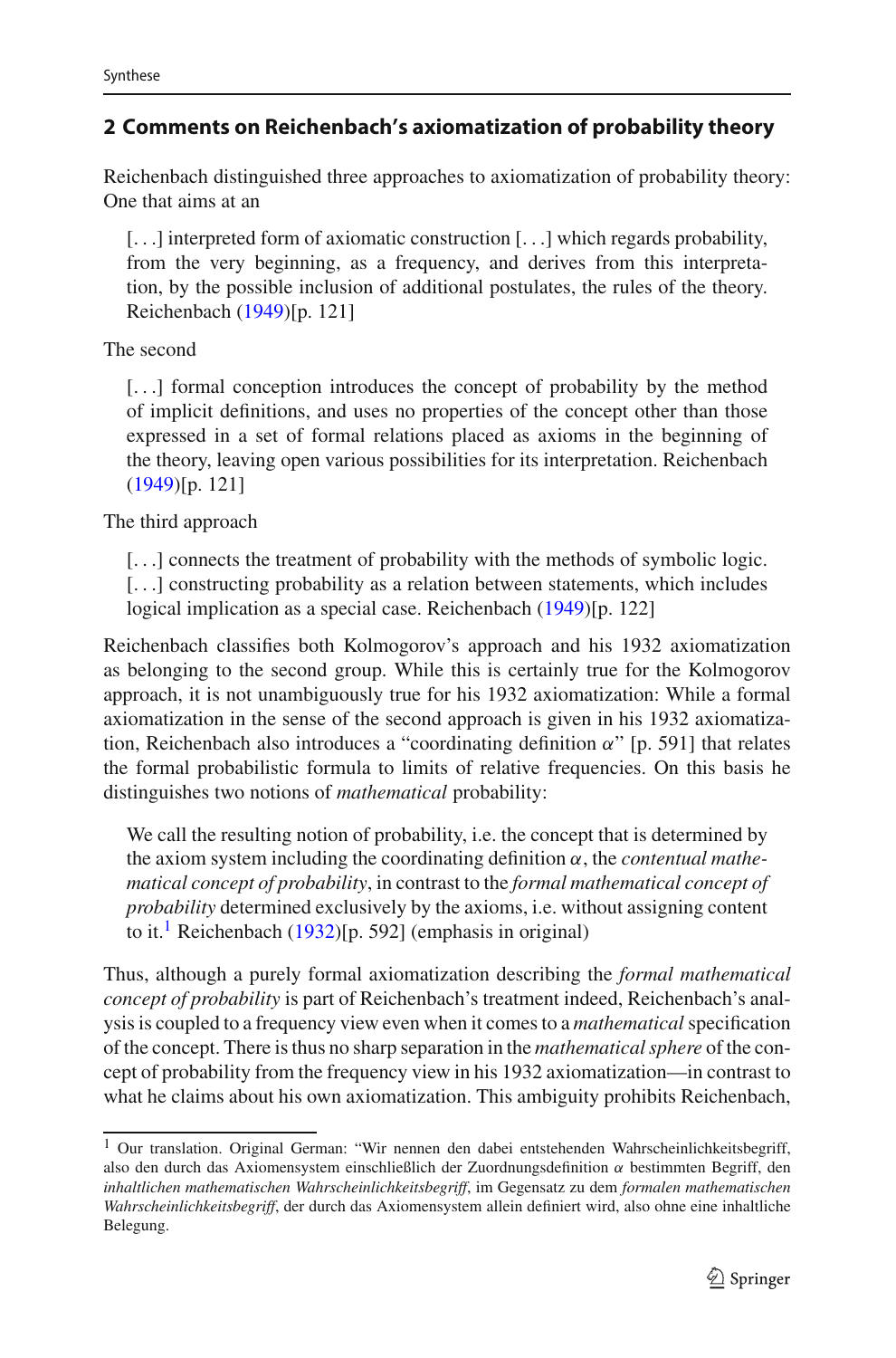we claim below, to develop an idea that potentially leads to an axiomatization based on measure theory.

Furthermore, in his Reichenbac[h](#page-16-4) [\(1932](#page-16-4)), Reichenbach sees the need for a further *axiom* to be added to the mathematical axioms: This is the *Axiom of Induction* Reichenbac[h](#page-16-4) [\(1932\)](#page-16-4)[p. 614]. This axiom is precisely the *principle of lawful distribution* that appeared in his 1915 dissertation – as Reichenbach explicitly acknowledges, citing his PhD dissertation (Reichenbac[h](#page-16-4) [\(1932\)](#page-16-4)[p. 614], especially footnote 24 in Reichenbac[h](#page-17-3) [\(1949](#page-17-3))). This axiom has a status that is conceptually different from those that specify the mathematical probability because it is not part of mathematics: it postulates the applicability of probability theory in the sense of the frequency view.

Coupling probability theory to the frequency interpretation, Reichenbach follows a well-established tradition, of which he is fully aware:

In order to develop the frequency interpretation, we define probability as the *limit of a frequency* within an infinite sequence. The definition follows a path that was pointed out by S.D. Poisson in 1837. In 1854 it was used by George Boole, and in recent times it was brought to fore by Richard von Mises, who defended it successfully against critical objections. Reichenbac[h](#page-17-3) [\(1949\)](#page-17-3)[p. 68] (emphasis in original)

The key difference between Reichenbach's frequentism and von Mises' concept of probability as limit of relative frequency is that Reichenbach abandons von Mises' requirement of randomness of the infinite sequence in which relative frequencies are supposed to be calculated. For von Mises it is not enough that the limits of frequencies in the infinite sequence exist: The infinite sequence, the "ensemble"(von Mises calls it "Kollektiv") must also be disorderly, "random" (Mises [\(1919](#page-17-5)), Mise[s](#page-17-6) [\(1928](#page-17-6))[p. 23]). Von Mises specified the content of randomness of an ensemble by requiring invariance of the limits of relative frequencies in the ensemble with respect to place selections: Selecting an infinite sub-ensemble of the original ensemble by a rule, the limits of relative frequencies *in the sub-ensemble* should be equal to the limits of the relative frequencies in the original ensemble Mise[s](#page-17-6) [\(1928](#page-17-6))[p. 23]. According to von Mises, this invariance should hold for *any* place selection determined by a rule that does not involve the random event whose frequency one calculates. Given this concept of randomness, the problem of its consistency arises: Do random ensembles exist at all? Mi[s](#page-17-6)es [\(1928\)](#page-17-6)[pp. 88–89] recalls the reasoning that consistency cannot be proved in the strict sense of mathematical proof: An infinite sequence can only be specified by a mathematical rule, which can in principle be used to select a sub-ensemble in which the frequencies differ from the one in the original sequence. But he rejects the position that one should restrict the class of place selections to a class for which consistency of the corresponding restricted randomness concept is provable, saying that for any conceivable sub-class "... it will be possible to indicate place selections" that are not in the class, and, consequently

It is not possible to build a theory of probability on the assumption that the limiting values of the relative frequencies should remain unchanged only for a certain group of place selections, predetermined once and for all. Mise[s](#page-17-6) [\(1928\)](#page-17-6)[p. 90]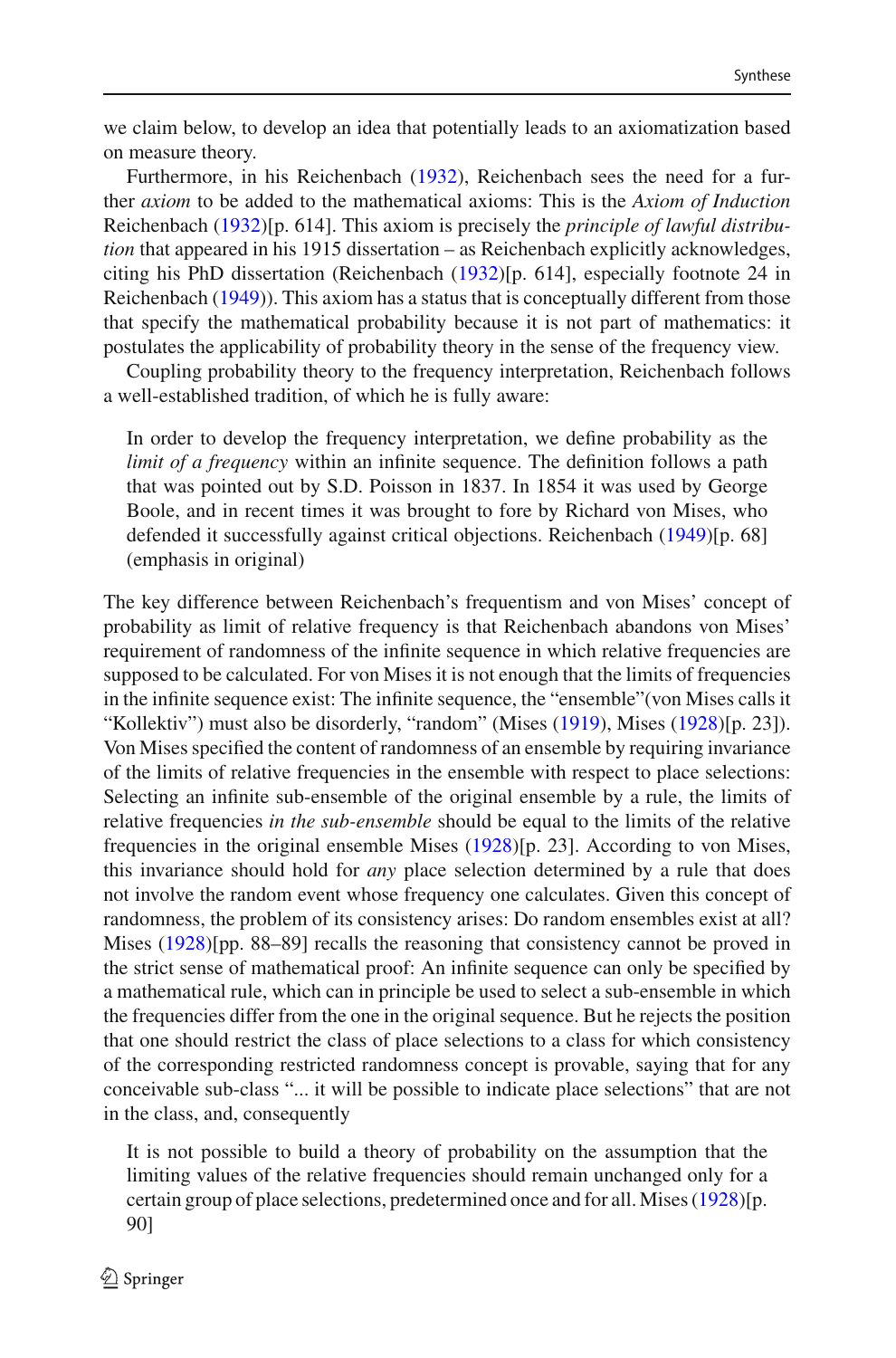Ultimately, in the chapter "Consistency of the randomness axiom" in Mise[s](#page-17-6) [\(1928](#page-17-6)), von Mises seems to be content with what one could call "pragmatic consistency" of randomness, and which is based on results (due to Copeland and Wald) stating that for any *countable* set of place selections there exist random ensembles:

[...] from what we know so far, it is certain that the probability calculus, founded on the notion of the collective, will not lead to logical inconsistencies, *in any application of the theory known today*. Mise[s](#page-17-6) [\(1928\)](#page-17-6)[p. 91] (our emphasis)

In §31 of Reichenbac[h](#page-17-3) [\(1949](#page-17-3)) Reichenbach reviews the main results on the consistency of randomness (especially the works by Copeland, Wald and Ville), but draws a conclusion from them that is different from von Mises' pragmatic consistency:

The significance of the problem of the definition of random sequence should not be overestimated, however. Within the general calculus of probability, random sequences merely represent a special type [...] In actual applications, all kinds of probability sequences are encountered. Some show the features of randomness; others represent intermediate types between strictly ordered and random sequences. [...] It would constitute a rather narrow conception of probability if the name of probability sequences would be reserved for random sequences. Reichenbach [\(1949](#page-17-3))[pp. 150–151]

Reichenbach intends to have his theory to be flexible enough to accommodate such "intermediate types" of infinite sequences, i.e. sequences which embody different degrees of order, not just the random ones:

An essential feature of my theory of order is that it deals with all possible forms of probability sequences and is not restricted to sequences of one type of order [...]. In this respect my probability theory differs from others—in particular from that developed by R. von Mises. Such theories regard randomness as an essential characteristic of the very concept of probability; and they contend that the meaning of probability cannot be exhaustively formulated without reference to randomness. Reichenbac[h](#page-17-3) [\(1949](#page-17-3))[p. 132]

Concerning the classification of his 1949 attempt, Reichenbach writes: "My own presentation undertakes to unite the axiomatic method with the construction of logico-mathematical calculus..." Reichenbac[h](#page-17-3) [\(1949\)](#page-17-3)[p. 122]. Indeed Reichenbach's axiomatization is a mixture of formal axiomatization in the sense of symbolic logic and of informal axiomatization in the sense of semi-formal mathematics – as axiomatization is done e.g. when groups are defined by the group axioms. The problem is that in Reichenbach's treatment the syntax is not completely specified and no formal semantics is given (Eberhardt and Glymour [\(2009](#page-16-5))[pp. 371–373]); and, viewed as axiomatization in the semi-formal sense of mathematics

[...] these axioms are not sufficient to provide an axiomatization of probability, since they do not ensure that the space the probabilities are applied to is closed under complementation and countable union, i.e. that it forms a sigma-field. Eberhardt and Glymou[r](#page-16-5) [\(2009](#page-16-5))[p. 371].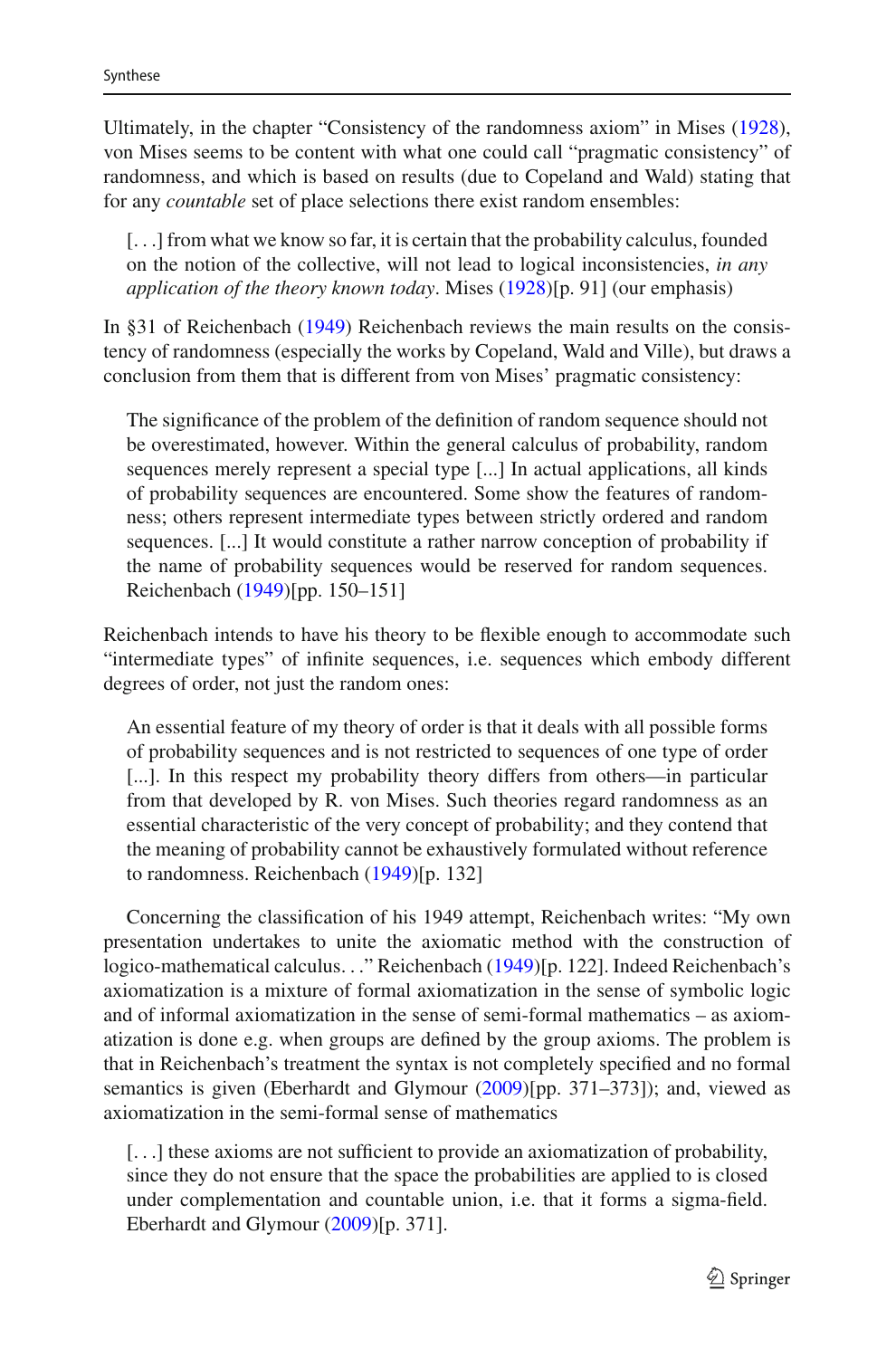Hence, because of the lack of an explicit semantics and its clear separation from syntax, for a logician, Reichenbach's axiomatization was too much informal mathematics; for a practicing mathematician, the formal logic involved in the axiomatization separated it too much from mainstream mathematics to be useful; and for a physicist interested in applying probability theory, Reichenbach's axiomatization was too much logic, mathematics and philosophy altogether. For philosophers the axiomatization offered a target for philosophical criticism, which it received indeed (see section 5 in Eberhardt and Glymour's paper Eberhardt and Glymou[r](#page-16-5) [\(2009\)](#page-16-5) for a review of the main philosophical criticisms, and Peijnenburg and Atkinso[n](#page-16-7) [\(2011\)](#page-16-7) for a defense of Reichenbach against a specific objection raised by C.I. Lewis).

But at a certain point Reichenbach comes very close to the idea of identifying mathematical probability theory with measure theory in the spirit of Kolmogorov: In Chapter 6 of Reichenbac[h](#page-17-3) [\(1949\)](#page-17-3), Reichenbach discusses an "admissible interpretation" Reichenbac[h](#page-17-3) [\(1949\)](#page-17-3)[p. 203] of the purely mathematical part of the axioms that is different from the frequency view: The geometrical interpretation. Reichenbach demonstrates in this chapter that (with one exception ! – see below) his axioms are satisfied by subsets of the two dimensional plane with probability identified with the normalized area measure. This idea is present already in the 1932 paper Reichenbac[h](#page-16-4) [\(1932\)](#page-16-4)[§ 5], but it is more systematically developed and more explicitly stated in Reichenbac[h](#page-17-3) [\(1949\)](#page-17-3):

The possibility of a geometrical representation of probabilities results from the considerations given in § 40. By showing that both the frequency interpretation and the geometrical interpretation satisfy the axioms of the formal system of probability, that is, are interpretations of this system, we have demonstrated the *isomorphism*, or structural identity, of the two interpretations. Every operation carried out in terms of probability formulas entails analogous operations in the frequency interpretation and the geometrical interpretation. Any derived probability relation is, therefore symbolized in the geometrical interpretation by those geometrical relations that have been specified above for the geometrical interpretation of the probability concept. Reichenbac[h](#page-17-3) [\(1949\)](#page-17-3)[pp. 207–208] (emphasis in original)

Reichenbach even sees that the isomorphism holds if the two dimensional plane is replaced by a higher dimensional Euclidean space with its Lebesgue measure: "The foregoing considerations can easily be generalized for an attribute space of more than two dimensions." Reichenbac[h](#page-17-3) [\(1949](#page-17-3))[p. 208]

So in his 1949 monograph Reichenbach is just one intellectual step away from saying that what is common in the frequency and geometrical interpretations is the measure-theoretic structure and the axioms should express exactly this. But this step is not taken and we see several reasons for this. One is that, as Reichenbach himself emphasizes (Reichenbach [\(1949](#page-17-3))[p. 205]), one group of axioms (called "group v", the "Axioms of the theory of order" Reichenbac[h](#page-17-3) [\(1949\)](#page-17-3)[p. 137]), are *not* satisfied by the two-dimensional Lebesgue measure. This group is precisely the one that connects probability to the frequency view: "... the axioms v, like the previous axioms, are valid for all probability sequences, for they could be derived from the frequency inter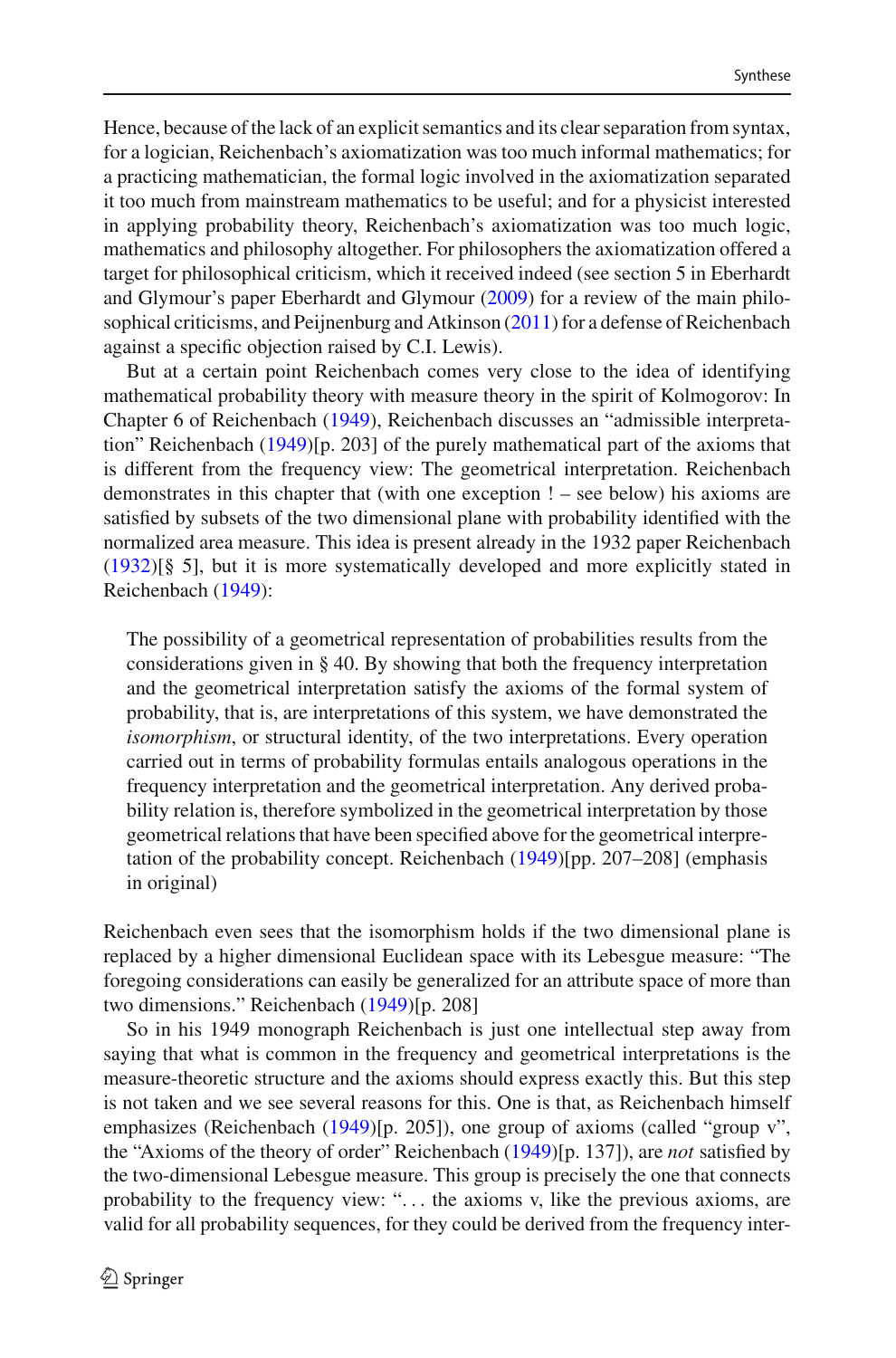pretation" Reichenbac[h](#page-17-3) [\(1949](#page-17-3))[p. 139]. The two axioms that form this group express that *if* probabilities are limits of relative frequencies in *infinite* sequences then the sequences possess randomness in a limited sense of place selection. Reichenbach is aware that the presence of these axioms distinguishes his axiomatization from those – including Kolmogorov's – that "... omit the development of the theory of the order of the probability sequences." Reichenbac[h](#page-17-3) [\(1949](#page-17-3))[p. 121] Reichenbach clearly regards this as a virtue of his axiomatization. But the conceptually not entirely sharp separation in Reichenbach's axiomatization of the frequency interpretation from the purely formal axiomatization becomes a conceptual obstacle to draw the consequences of the isomorphism he recognized.

Another difficulty standing in the way of drawing the consequence of the described isomorphism concerns the unavoidable measure (hence probability) zero sets in the geometrical interpretation: Reichenbach thinks that this would need an additional axiom in probability theory Reichenbac[h](#page-17-3) [\(1949\)](#page-17-3)[p. 207].

More generally, taking the step of isolating measure theory as the isomorphisminvariant structure presupposes being aware of the development of abstract measure theory, especially of the possibility of moving from the theory of Lebesgue's measure towards abstract measures. Kolmogorov explicitly mentions in the introduction of his book this as a prerequisite for the conceptual move:

[...] if probability theory was to be based on the above analogies [*involving Lebesgue measure and integral*] it still was necessary to make the theories of measure and integration independent of the geometric elements which were in the foreground with Lebesgue. Kolmogoro[v](#page-16-6) [\(1956\)](#page-16-6)[p. v]

Doo[b](#page-16-8) [\(1996\)](#page-16-8) mentions the following crucial steps in the creation of abstract measure theory that were needed for the Kolmogorovian axiomatization:

- Lebesgue's extension of volume in  $\mathbb{R}^n$  to the Borel sets in  $\mathbb{R}^n$  (1902).
- Radon's definition of a general measure on the Borel sets in  $\mathbb{R}^n$  (1913).
- Fréchet's realization that one needs only a  $\sigma$ -algebra of subsets of a set for a meaningful measure theory with a  $\sigma$ -additive measure (1915).

It is perhaps understandable that a mathematician like Kolmogorov was more familiar with these developments in measure theory than the physicist-philosopher Reichenbach. Thus the full ramifications of the isomorphism seen by Reichenbach remain unexplored by him. But the idea of relating what is probability theory to what is isomorphism-invariant is a deep thought. The next section makes this idea explicit in the context of the Kolmogorovian axiomatization.

# <span id="page-6-0"></span>**3 Isomorphism of probability measure spaces and the Maxim of Probabilism**

In the Kolmogorovian specification, mathematical probability theory is a *probability measure space*  $(X, \mathcal{S}, p)$ , where  $\mathcal{S}$  is a Boolean  $\sigma$ -algebra of subsets of the set X (with respect to the standard set theoretical operations  $\cap$ ,  $\cup$  and complement  $A^{\perp}$ ), and the probability  $p$  is a countably additive map from  $S$  into [0, 1]. Accepting this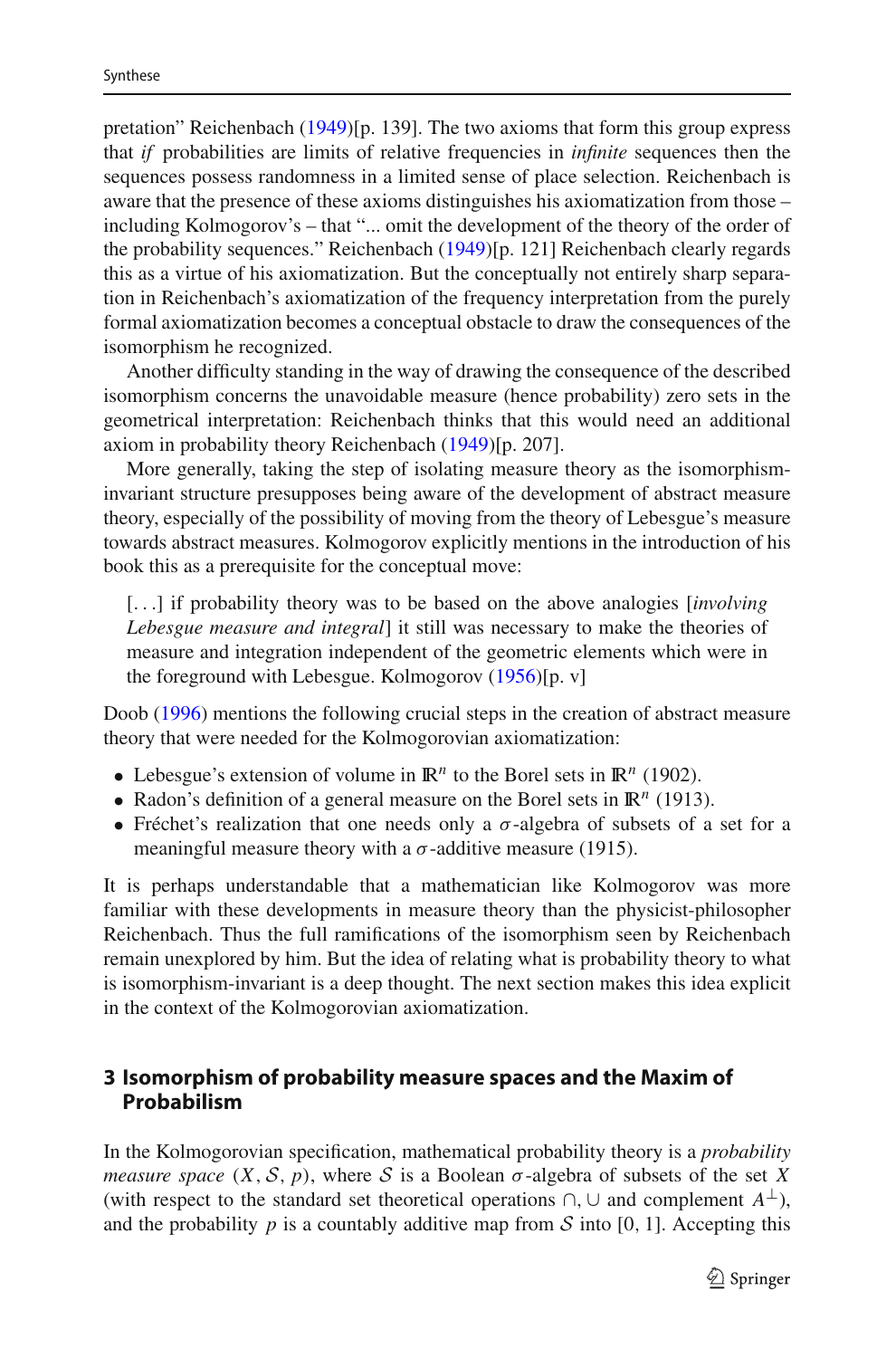measure-theoretic specification of probability theory leads naturally to both the notion of isomorphism of probability measure spaces and the methodological ramification we call below the **Maxim of Probabilism**.

Since a probability measure space consists of three components, the set of elementary events, a Boolean algebra of general events and a probability measure, the notion of isomorphism is supposed to respect all these three components. Moreover, when it comes to defining isomorphism of probability measure spaces, the possible presence of probability zero events has to be taken into account; accordingly, there are two (inequivalent) notions of isomorphism: (i) *strict isomorphism* (also called *point isomorphism*) and (ii) *isomorphism up to probability zero* (also called *isomorphism mod0* Bogache[v](#page-16-9) [\(2007](#page-16-9)); the terminology *almost isomorphism* also is used). We define first the isomorphism of measurable spaces:

**Definition 3.1** Given two measurable spaces  $(X, S)$  and  $(Y, \mathcal{Z})$ , a bijection  $f: X \rightarrow$ *Y* is called an *isomorphism between*  $(X, S)$  *and*  $(Y, Z)$ , if both *f* and its inverse  $f^{-1}$ are measurable (establishing a Boolean-algebra isomorphism between *S* and *Z*). In this case  $(X, S)$  and  $(Y, Z)$  are called *isomorphic via f*.

**Definition 3.2** Two probability measure spaces  $(X, \mathcal{S}, p)$  and  $(Y, \mathcal{Z}, q)$  are called measure-theoretically *strictly isomorphic* Bogache[v](#page-16-9) [\(2007\)](#page-16-9)[p. 275], if the measurable spaces  $(X, S)$  and  $(Y, Z)$  are isomorphic via some bijection  $f: X \rightarrow Y$ , and the isomorphism between the Boolean σ-algebras *S* and *Z* determined by *f* preserves the probability measures *p* and *q*:

$$
q(B) = p(f^{-1}[B]) \quad \text{for all} \quad B \in \mathcal{Z}
$$
 (1)

$$
p(A) = q(f[A]) \quad \text{for all} \quad A \in \mathcal{S} \tag{2}
$$

For the definition of isomorphism mod0 of probability spaces, we need the following simple notion of *reduction* of probability spaces  $(X, \mathcal{S}, p)$ : Let  $M \in \mathcal{S}$  be such that  $p(M) = 1$ . Let  $S_M$  be defined by

$$
S_M \doteq \{ A \cap M : A \in S \}
$$
 (3)

then  $S_M$  is a Boolean  $\sigma$ -algebra, and one can define p on  $S_M$  to obtain a probability measure  $p_M$ :

$$
p_M(A \cap M) \doteq p(A \cap M) \qquad A \in \mathcal{S} \tag{4}
$$

 $(M, S_M, p_M)$  is then a probability measure space.

**Definition 3.3** Two probability measure spaces  $(X, \mathcal{S}, p)$  and  $(Y, \mathcal{Z}, q)$  are called measure-theoretically *isomorphic mod0*, if there are sets  $M \in S$  and  $N \in \mathcal{Z}$  with  $p(M) = q(N) = 1$  such that  $(M, S_M, p_M)$  and  $(N, \mathcal{Z}_N, q_N)$  are strictly isomorphic. We call the strict isomorphism between  $(M, S_M, p_M)$  and  $(N, Z_N, q_N)$  a *mod0 isomorphism* between  $(X, \mathcal{S}, p)$  and  $(Y, \mathcal{Z}, q)$ .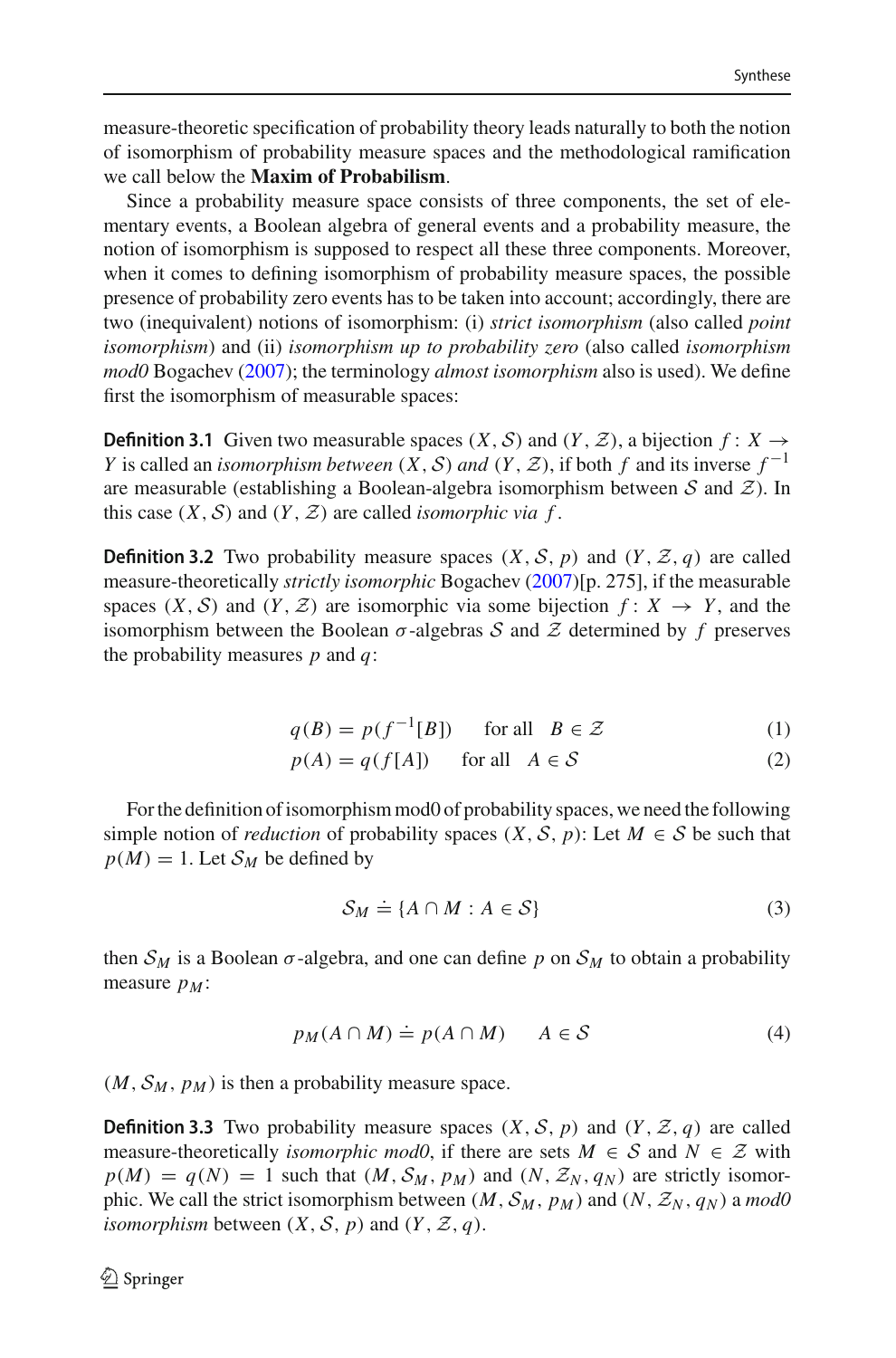Embracing the Kolmogorovian specification of probability theory as a triplet (*X*, *S*, *p*) leads naturally to what we call: **Maxim of Probabilism**: *A concept/claim/ property/reasoning/argument is probabilistic only if it is invariant with respect to measure-theoretic isomorphisms between probability measure spaces.*

To be more precise, one can distinguish two senses of the adjective "probabilistic" in connection with the **Maxim of Probabilism**: A *weak* and a *strong*, depending on the notion of isomorphism involved: A concept/claim/property/reasoning/argument is

- *weakly* probabilistic only if it is invariant with respect to *strict* measure-theoretic isomorphisms between probability measure spaces;
- *strongly* probabilistic only if it is invariant with respect to *mod0 isomorphisms*.

The **Maxim of Probabilism** provides a necessary condition for what probability is. In applications of probability theory the set of elementary random events are frequently modeled by a set X in which structures are defined in addition to the  $\sigma$ -field S (for instance: metric, topological, or order structures). As a consequence, reasonings in the context of  $(X, \mathcal{S}, p)$  might involve features of these—from a measure-theoretic viewpoint "surplus" —structures and thus the probabilistic reasonings get intertwined with considerations that are *not* in fact probabilistic. This molding of probabilistic and non-probabilistic elements in reasonings is potentially misleading because it might make invisible where precisely the probabilistic content lies. This can, in turn, lead to misguided questions and puzzles. The **Maxim of Probabilism** can in such situations be used to disambiguate the probabilistic and non-probabilistic components of reasonings and concepts: This **Maxim** tells us that an argument or a concept that is formulated in the context of a probability measure space  $(X, S, p)$  *cannot* be regarded even as weakly probabilistic if it is such that it *cannot* be formulated also in a probability measure space with which  $(X, \mathcal{S}, p)$  is isomorphic via a strict isomorphism.

We will illustrate the usefulness of the **Maxim of Probabilism** in the next two sections on the example of clarifying certain conceptual perplexities concerning conditioning involving probability zero events; the illustration involves *violation* of the **Maxim of Probabilism**. Below we give two examples of concepts that are invariant with respect to isomorphisms; hence these examples illustrate how concepts can satisfy the **Maxim of Probabilism**. The two notions are: the correlation function and the feature of pure measure-theoretic non-atomicity of probability spaces. In both examples below it is assumed that  $(X, \mathcal{S}, p)$  and  $(Y, \mathcal{Z}, q)$  are probability spaces and f is a mod0 isomorphism between  $(X, \mathcal{S}, p)$  and  $(Y, \mathcal{Z}, q)$ , i.e. *f* is a strict isomorphism between  $(M, S_M, p_M)$  and  $(N, Z_N, q_N)$ .

*Example: correlation function* Each probability space (*X*, *S*, *p*) determines a realvalued function  $Corr_{(X, \mathcal{S}, p)} : \mathcal{S} \times \mathcal{S} \rightarrow \mathbb{R}$  defined by

$$
Corr_{(X,S,p)}(A, B) \doteq p(A \cap B) - p(A) \cdot p(B) \qquad A, B \in S
$$

So we also have

$$
Corr_{(Y, \mathcal{Z}, q)}(A, B) \doteq q(A \cap B) - q(A) \cdot q(B) \qquad A, B \in \mathcal{Z}
$$

 $\mathcal{D}$  Springer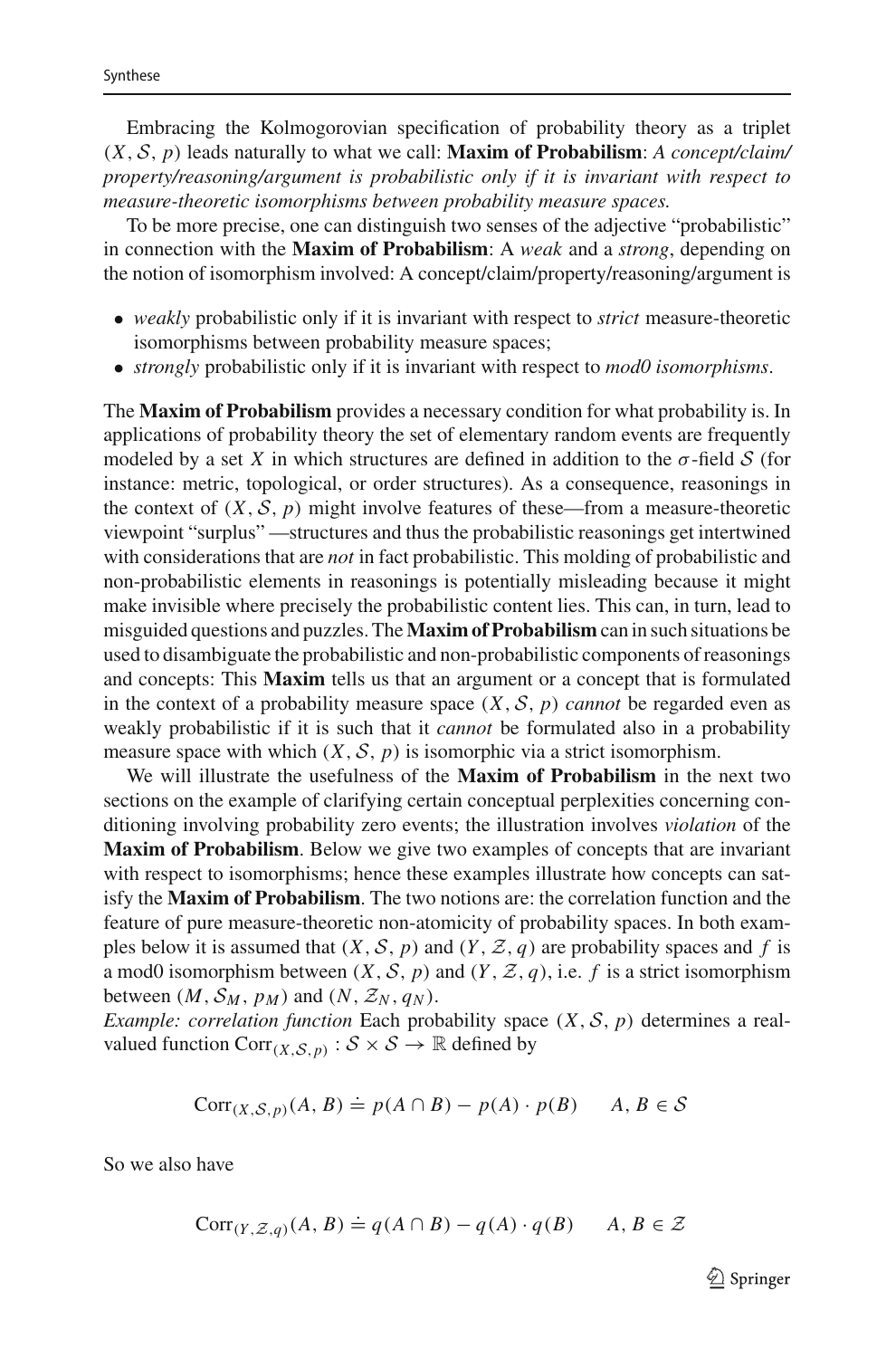Let  $(C_X, C_Y)$  be a pair of events with  $C_X \in S$  and  $C_Y \in \mathcal{Z}$ . Call this pair *f*-related if

<span id="page-9-1"></span>
$$
f[(C_X \cap M)] = C_Y \cap N \tag{5}
$$

Then, since  $M^{\perp}$  and  $N^{\perp}$  are *p*-measure (respectively *q*-measure) zero sets and *f* is a strict isomorphism between  $(M, S_M, p_M)$  and  $(N, Z_N, q_N)$ , we have

<span id="page-9-0"></span>
$$
p(C_X) = p(C_X \cap M) \tag{6}
$$

$$
= pM(CX \cap M) = qN(f[CX \cap M]) = qN(CY \cap N)
$$
 (7)

$$
=q(C_Y)
$$
 (8)

If  $(A_X, A_Y)$  and  $(B_X, B_Y)$  are both *f*-related, then applying [\(6\)](#page-9-0)–[\(8\)](#page-9-0) to  $C_X$  =  $A_X$ ,  $B_X$ ,  $(A_X \cap B_X)$  and  $C_Y = A_Y$ ,  $B_Y$ ,  $(A_Y \cap B_Y)$  we obtain

$$
Corr(X,S,p)(AX, BX) = Corr(Y,Z,q)(AY, BY)
$$
\n(9)

Equation [\(9\)](#page-9-1) means that the notion of a correlation function is invariant under mod0 isomorphisms; hence it satisfies the necessary condition to be *strongly* probabilistic in the spirit of the **Maxim of Probabilism**. Note that if  $f: X \rightarrow Y$  is a *strict* isomorphism between  $(X, \mathcal{S}, p)$  and  $(Y, \mathcal{Z}, q)$ , then [\(9\)](#page-9-1) is simply

<span id="page-9-2"></span>
$$
Corr(X, S, p)(A, B) = Corr(Y, Z, q)(f[A], f[B])
$$
\n(10)

for all  $A, B \in \mathcal{S}$ . The content of [\(10\)](#page-9-2) is that taking the same definition of a correlation function in strictly isomorphic spaces yields the same function, and this means in particular that the notion of a correlation function is invariant under strict isomorphisms.

**Example: measure-theoretic non-atomicity** By definition,  $(X, \mathcal{S}, p)$  is measuretheoretically purely non-atomic if for any  $A \in S$  with  $p(A) > 0$  there is  $B \subset A$ such that  $p(A) > p(B) > 0$ . We show that if  $(X, S, p)$  is measure-theoretically purely non-atomic, and  $(X, \mathcal{S}, p)$  and  $(Y, \mathcal{Z}, q)$  are isomorphic mod0, then  $(Y, \mathcal{Z}, q)$ is also measure-theoretically purely non-atomic. The proof relies on the fact that for any event  $A \in S$ ,  $p(A) = p(A \cap M) = p_M(A \cap M)$  and similarly, for  $B \in \mathcal{Z}$  we have  $q(B) = q_N(B \cap N)$ . It follows that  $(X, S, p)$  is purely non-atomic if and only if  $(M, S_M, p_M)$  is purely non-atomic. Suppose  $(X, S, p)$  (and thus  $(M, S_M, p_M)$ ) is purely non-atomic. The calculation below shows that the isomorphism *f* between  $(M, S_M, p_M)$  and  $(N, \mathcal{Z}_N, q_N)$  preserves non-atomicity, and therefore  $(Y, \mathcal{Z}, q)$  is purely non-atomic as well: Take an  $A \in \mathcal{Z}$  with  $q(A) > 0$ . Then  $q_N(A \cap N) > 0$ , hence  $p_M(f^{-1}[A \cap N]) > 0$ . Using non-atomicity of  $(M, S_M, p_M)$  there is  $B \cap M \in S_M$ such that  $B \cap M \subset f^{-1}[A \cap N]$  and  $p_M(f^{-1}[A \cap N]) > p_M(B \cap M) > 0$ . Now, f being an isomorphism ensures  $f[B \cap M] \subset A \cap N$  and  $q_N(A \cap N) > q_N(f[B \cap M]) >$ 0, which completes the proof.

<span id="page-9-3"></span>Measure theoretically purely non-atomic spaces are not rare: The Lebesgue measure on [0, 1] defines a purely non-atomic probability measure space. Moreover, we have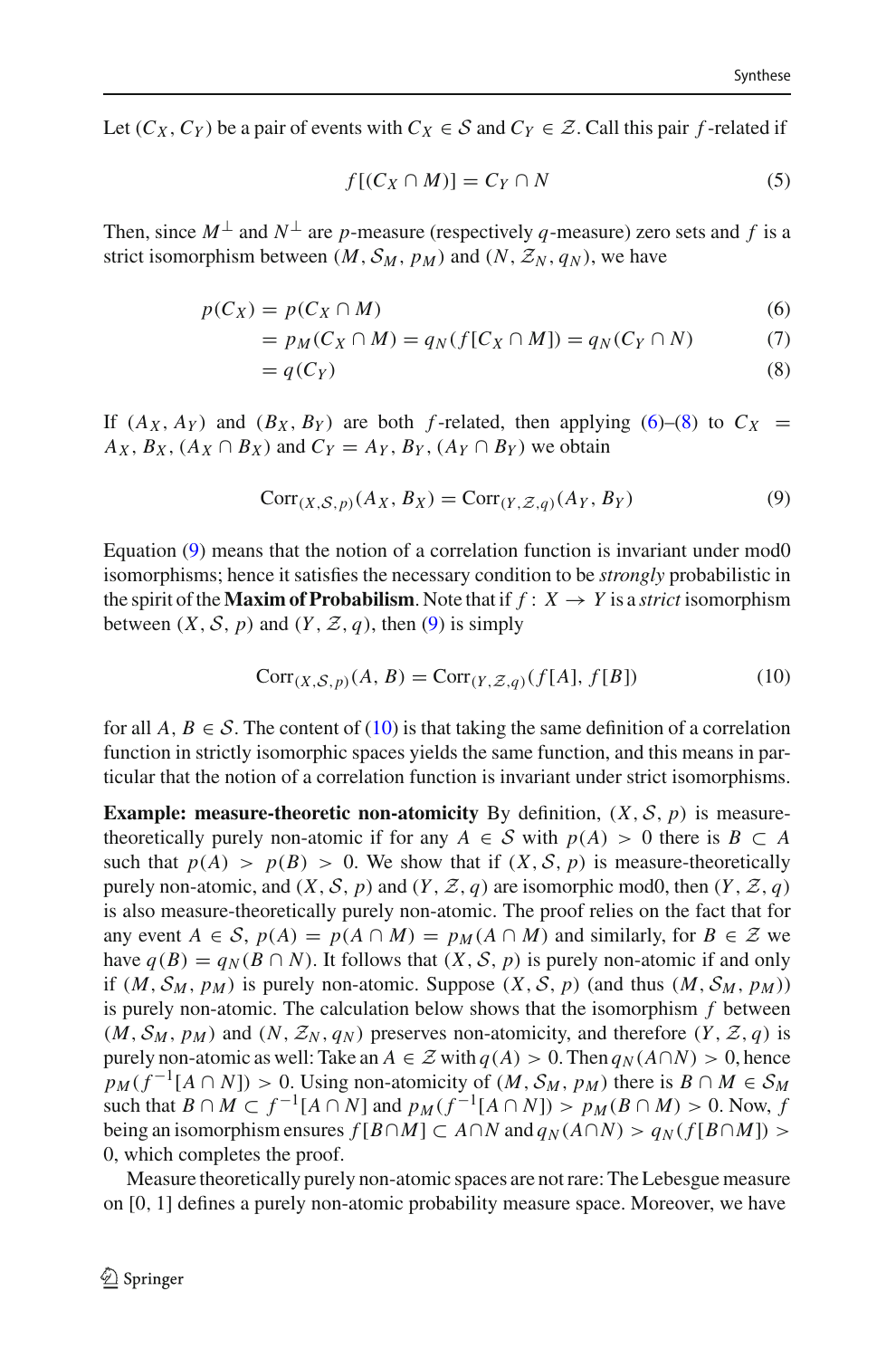**Propo[s](#page-17-7)ition 3.4** *(Walters [\(1982\)](#page-17-7)[p. 55]) Every probability measure space*  $(X, \mathcal{S}, p)$ *, where X is a complete metric space and S is the Borel* σ*-algebra, is isomorphic mod0 to the probability space* [0, 1] *with the Lebesque measure* – if  $(X, \mathcal{S}, p)$  *is purely non-atomic.*

It is noteworthy that purely non-atomic probability spaces also have philosophically relevant features: they are common cause complete in the sense that they contain a common cause of every correlat[i](#page-16-10)on  $Corr_{(X,S,p)}(A, B) > 0$ , see Gyenis and Rédei [\(2011\)](#page-16-10), Marczyk and Wronsk[i](#page-16-11) [\(2015\)](#page-16-11), Gyenis and Réde[i](#page-16-12) [\(2014\)](#page-16-12), Hofer-Szabó et al[.](#page-16-3) [\(2013\)](#page-16-3). Thus common cause completeness also satisfies the strong necessary condition to be probabilistic.

#### <span id="page-10-0"></span>**4 Conditioning and the Maxim of Probabilism**

The general concept of conditioning in the measure-theoretic formalism is based on the notion of conditional expectation, which was introduced into probability theory by Kolmogorov in Kolmogoro[v](#page-16-6) [\(1956](#page-16-6)) together with his axiomatization. Given (*X*, *S*, *p*), and a σ-subalgebra *A* of *S*, a map

$$
\mathcal{E}(\cdot \mid \mathcal{A})\colon \mathcal{L}^1(X, \mathcal{S}, p) \to \mathcal{L}^1(X, \mathcal{S}, p) \tag{11}
$$

is an *A*-conditional expectation on the set of integrable real-valued random variables *L*<sup>1</sup>(*X*, *S*, *p*) if (i) for all *f* ∈ *L*<sup>1</sup>(*X*, *S*, *p*), the function  $\mathcal{E}(f \mid \mathcal{A})$  is *A*-measurable; and (ii) it preserves the integral:  $\int_Z \mathcal{E}(f | \mathcal{A}) dp = \int_Z f dp$  for all  $Z \in \mathcal{A}$ . It is important that the conditional expectation exists as a consequence of the Radon–Nikodym theorem but it is unique only up to *p*-probability zero. Conditional expectations that differ only on a *p*-probability zero set are called *versions*.  $\mathcal{P}(\cdot | \mathcal{A})$  denotes the restriction of  $\mathcal{E}(\cdot | \mathcal{A})$  to (the characteristic functions of) *S*. Conditional probabilities of random events  $B \in \mathcal{S}$  as real numbers are defined in this framework of conditioning in the following manner:

Let  $q_A$  be a probability measure on the Boolean sub- $\sigma$ -algebra  $A$  that is absolutely continuous with respect to the restriction of *p* to *A*. Then  $q_A$  yields a density function *g* (the Radon–Nikodym derivative), and the conditional probability  $q(B \mid A)$  of  $B \in S$ on condition that the probabilities of events in *A* are given by the probability measure *q<sup>A</sup>* is, by definition

<span id="page-10-1"></span>
$$
q(B \mid \mathcal{A}) \doteq \int_{X} g \, \mathscr{P}(\chi_{B} \mid \mathcal{A}) \, dp \tag{12}
$$

where  $\chi_B$  is the characteristic (indicator) function of *B*. It can be shown (see e.g. Gyenis and Réde[i](#page-16-13) [\(2017](#page-16-13))) that formula [\(12\)](#page-10-1) reduces to the Jeffrey rule, if  $A$  is generated by a countable (measurable) partition of *X*, and that the formula [\(12\)](#page-10-1) yields Bayes' rule, if *A* is generated by one single event *A* on which  $q_A$  takes value 1, provided  $q_A$  is absolutely continuous with respect to *p*. Thus conditionalization using the notion of conditional expectation is a general form of Bayesian conditionalization.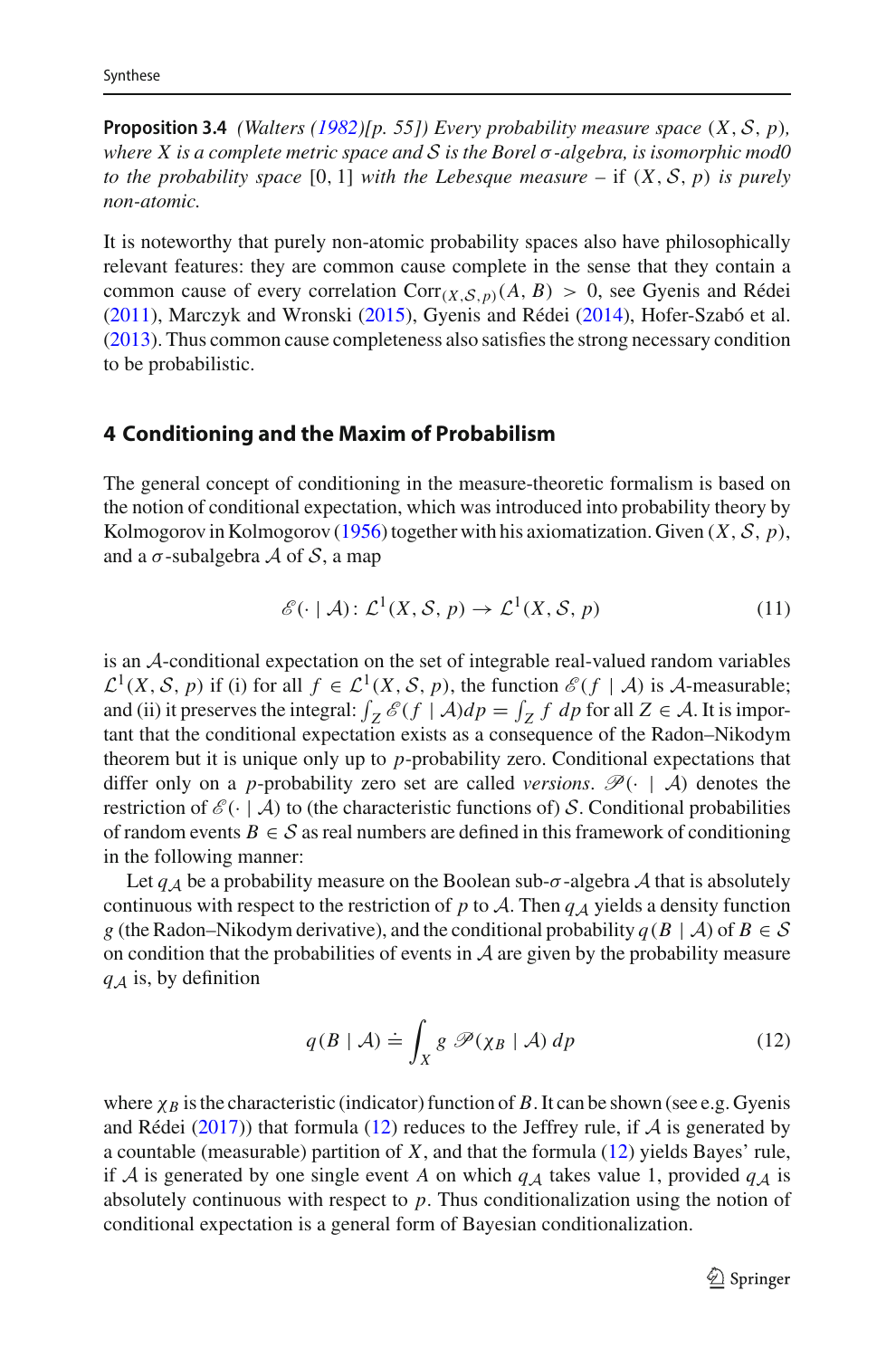One also finds in the literature a somewhat controversial interpretation of this kind of conditioning however: the value of the function  $\mathcal{P}(\chi_B | \mathcal{A})$  on  $x \in X$  is sometimes viewed as the "conditional probability of *B* on condition  $\{x\}$ ":

$$
\underbrace{\mathcal{P}(\chi_B \mid \mathcal{A})(x)}_{\mathcal{B} \in \mathcal{S}} \qquad B \in \mathcal{S} \tag{13}
$$

<span id="page-11-0"></span>conditional probability of *B* on condition  $\{x\}$ 

Since it can happen that the *p*-probability of  $\{x\}$  is zero,  $p(\{x\}) = 0$ , the formula [\(13\)](#page-11-0) would yield then a conditional probability of *B* on the probability zero event  $\{x\}$ ; which is regarded as a major virtue of this "Kolmogorovian conditioning".

It has been recognized in the mainstream literature on probability theory that this concept of conditional probability with respect to probability zero conditioning events is not unproblematic (Ra[o](#page-16-14) [\(2005](#page-16-14))[p. 62]; Rosentha[l](#page-17-8) [\(2006\)](#page-17-8)[p. 153, 156]; "Difficulties and Curiosities" in Billingsle[y](#page-16-15) [\(1995\)](#page-16-15)[pp. 437–439]). All the problems are related to the fact that, since  $\mathscr{P}(\cdot \mid \mathcal{A})$  is the restriction of a *version* of the *A*-conditional expectation,  $\mathcal{P}(\cdot | A)$  also is only a *version*: Different versions yield different values for  $\mathcal{P}(\chi_B | \mathcal{A})(x)$ ; in fact, if  $p({x}) = 0$ , then for *any* real number r (in particular any real number  $r$  in [0, 1]) there is a version such that this version yields  $r$  as the value of the "conditional probability of *A* on condition  $\{x\}$ ". Which values are then the "real" conditional probabilities on condition {*x*}?

Another problem is that for a fixed  $x \in X$  the map

<span id="page-11-1"></span>
$$
S \ni A \mapsto \mathscr{P}(\chi_A \mid \mathcal{A})(x) \in \mathbb{R} \tag{14}
$$

is *not* a countably additive map on *S* in general (Rao [\(2005](#page-16-14))[p. 47], Billingsley [\(1995\)](#page-16-15)[pp. 438–439]). So for a fixed *x* the map [\(14\)](#page-11-1) is *not* a probability measure on *S*; hence the values given by equation [\(13\)](#page-11-0) are *not* probabilities—if one takes seriously the Kolmogorovian specification of what probabilities are: They are given by a probability measure (which is countably additive). Saying that "... conditional probabilities behave 'essentially' like ordinary probabilities" Rosentha[l](#page-17-8) [\(2006\)](#page-17-8)[p. 156] is just acknowledging that they are *not* probabilities.

One might want to say: The "real" conditional probabilities are the ones that are given by a version for which the map in Eq. [\(14\)](#page-11-1) *is* countably additive. A conditional probability  $\mathcal{P}(\cdot \mid \mathcal{A})$  is called *regular* if the map in [\(14\)](#page-11-1) is countably additive for *p*-almost all *x* Ra[o](#page-16-14) [\(2005\)](#page-16-14)[p. 46]. The problem is that such a version might not exist: there exist probability spaces for which this happens Billingsle[y](#page-16-15) [\(1995](#page-16-15))[pp. 438–439; 443].

These difficulties are well known. The reactions to the difficulties are mixed. Billingsley disregards the difficulty, saying "... it does not matter that conditional probabilities may not, in fact, be measures." Billingsle[y](#page-16-15) [\(1995](#page-16-15))[p.439]. One reason why he sees this dismissal as being justified is that one can show that  $\mathcal{P}(\cdot | \mathcal{A})(x)$  is additive for an x that has positive p-measure Billingsle[y](#page-16-15)  $(1995)$ [p. 439]. But this is not helpful if one wishes to maintain that

The whole point of this Sect. [*on conditional expectations*] is the systematic development of a notion of conditional probability that covers conditioning with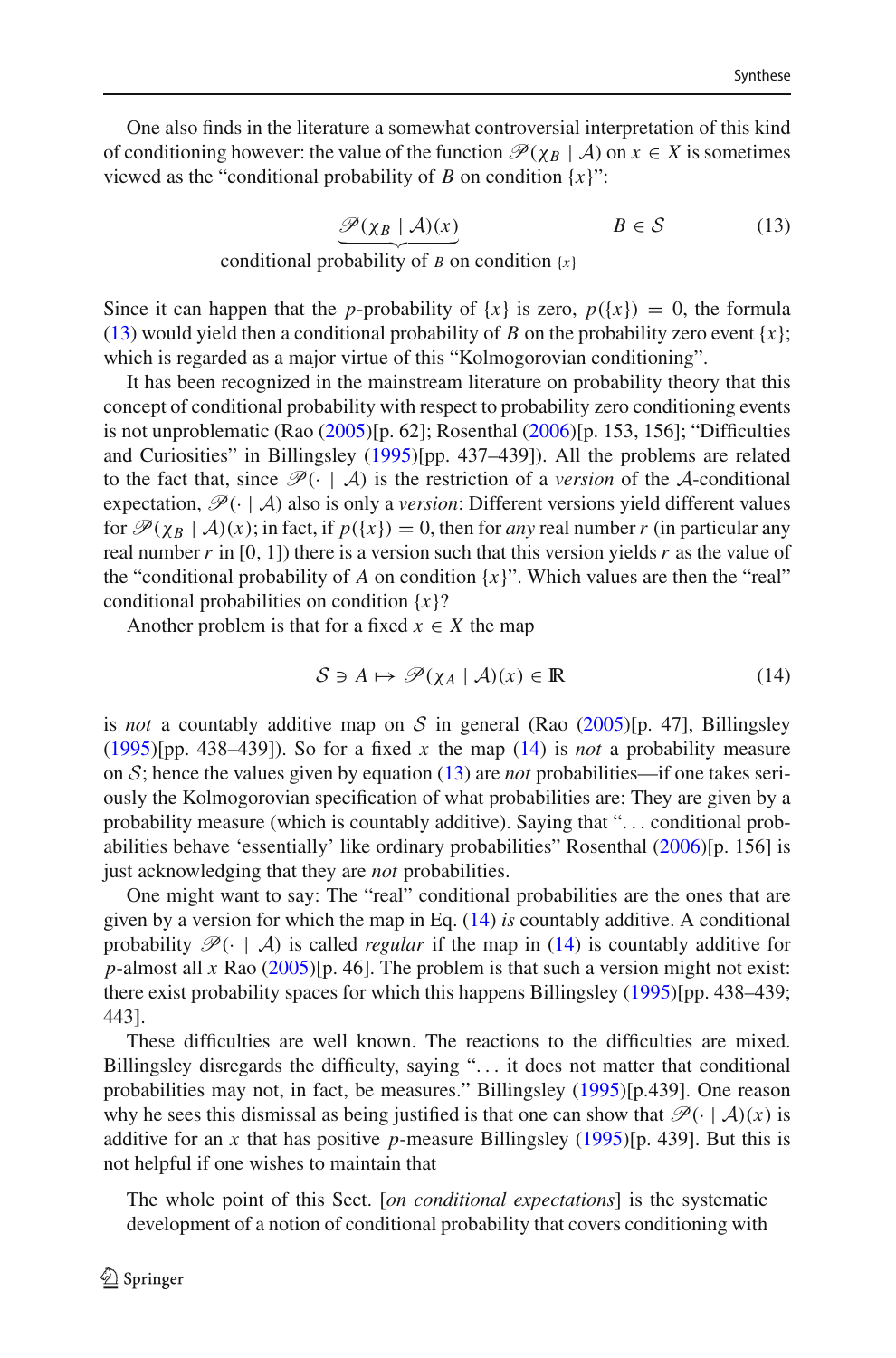respect to events of probability 0. This is accomplished by conditioning with respect to collections of events – that is, with respect to  $\sigma$ -fields... Billingsle[y](#page-16-15) [\(1995](#page-16-15))[p. 432]

Rosenthal's assessment Rosentha[l](#page-17-8) [\(2006](#page-17-8))[p. 153] of this "accomplishment" amounts to acknowledging that the goal has not been achieved.

Rao's reaction:

All these studies show that conditioning in the general case is not simple, and the occasional counterexamples served only to deepen the mystery of the subject. Ra[o](#page-16-14) [\(2005\)](#page-16-14)[p. 62]

The alleged mystery involved in conditioning via conditional expectations disappears naturally however if one keeps in mind the **Maxim of Probabilism**: That a concept is genuinely probabilistic only if it is invariant with respect to measure-theoretic isomorphisms:

Assume that  $(X, \mathcal{S}, p)$  and  $(Y, \mathcal{Z}, q)$  are *strictly* isomorphic via a strict isomorphism  $f: X \to Y$ . Let *A* be a sub- $\sigma$ -field of *S*. Then *A* is taken by f into a sub- $\sigma$ -field *f* [*A*]  $\div$  *f f f A*]. Consider *versions*  $\mathcal{E}(\cdot | A)$  and  $\mathcal{E}(\cdot | f(A))$  of the conditional expectations

$$
\mathcal{E}(\cdot \mid \mathcal{A}): \mathcal{L}^1(X, \mathcal{S}, p) \to \mathcal{L}^1(X, \mathcal{S}, p) \tag{15}
$$

$$
\mathcal{E}(\cdot \mid f[\mathcal{A}]): \mathcal{L}^1(Y, \mathcal{Z}, q) \to \mathcal{L}^1(Y, \mathcal{Z}, q) \tag{16}
$$

Assume that there is  $x_0 \in X$  such that  $p({x_0}) = q({f(x_0)}) = 0$ . Then for a  $g \in X$  $\mathcal{L}^1(X, \mathcal{S}, p)$  either

$$
\mathscr{E}(g \mid \mathcal{A})(x_0) \neq \mathscr{E}(f \circ g \mid f[\mathcal{A}])(x_0)
$$

or, if

$$
\mathscr{E}(g \mid \mathcal{A})(x_0) = \mathscr{E}(f \circ g \mid f[\mathcal{A}])(x_0)
$$

then we can take another version  $\mathscr{E}'(\cdot \mid \mathcal{A})$  such that

$$
\mathscr{E}'(g \mid \mathcal{A})(x_0) \doteq \mathscr{E}(g \mid \mathcal{A})(x_0) + r \quad \text{for } r \neq 0
$$

and then

$$
\mathscr{E}'(g \mid \mathcal{A})(x_0) \neq \mathscr{E}(f \circ g \mid f[\mathcal{A}])(x_0)
$$

This means that the concept of a *particular version* of the conditional expectation (or rather the value of a version at a given point) is not invariant with respect to strict isomorphisms.

But definition [\(12\)](#page-10-1) *does* yield a unique probability value: whichever version of  $\mathcal{P}(\cdot |$ *A*) one takes in [\(12\)](#page-10-1), since the *p*-integral is insensitive to *p*-measure zero differences,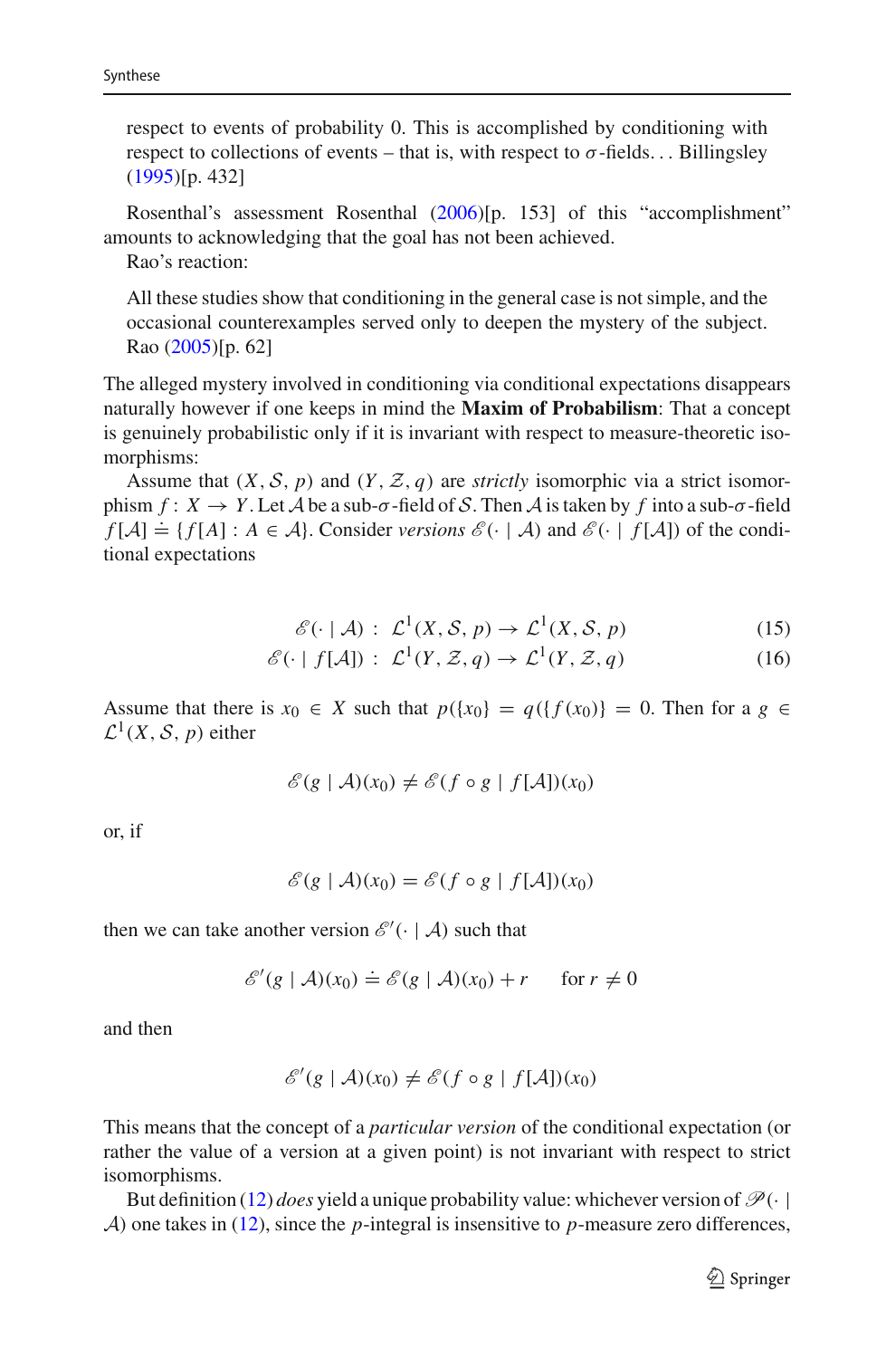the conditional probability defined by  $(12)$  is the same. This can be expressed formally by stating that the conditional expectation is unique if considered as a map on the space of equivalence classes of integrable random variables, where the equivalence relation is "equal except on *p*-probability zero set". Consequently, the conditional probability values provided by *the* (unique) conditional expectation lacks the ambiguity involved in versions. And this can also be expressed in terms of the **Maxim of Probabilism**: Using the fact that a mod0 isomorphism generates an isomorphism of the spaces of equivalence classes of integrable random variables, one can show (Gyenis and Réde[i](#page-16-16) [\(2020\)](#page-16-16)) that *the* conditional expectation is invariant with respect to mod0 isomorphisms – and so are the conditional probabilities defined by it in the manner of [\(12\)](#page-10-1).

So the situation is the following:

- (i) The concept of conditional expectation viewed on the space of equivalence classes of functions satisfies the *necessary* condition for a concept to be *strongly* probabilistic.
- (ii) The notion of *version* of a conditional expectation does *not* satisfy the necessary condition for a concept to be even *weakly* probabilistic.

So the "mystery" Rao mentions is explained by the fact that *specific versions* of conditional expectations are not determined probabilistically, they are not purely probabilistic. There is no "canonical version" of a conditional expectation in general, choosing a particular version can only be motivated by considerations that involve non-probabilistic elements. This consequence of the **Maxim of Probabilism** also helps in understanding certain features of the Borel-Kolmogorov Paradox. We discuss this in the next section on the basis of Gyenis et al[.](#page-16-17) [\(2017\)](#page-16-17).

# <span id="page-13-0"></span>**5 The Maxim of Probabilism and the Borel-Kolmogorov Paradox**

The Borel-Kolmogorov Paradox arises from the question *"What is the conditional probability on a great circle on a sphere in 3 dimension if on the sphere one assumes the uniform probability measure?"* One might have the intuition that the conditional probability in question is determined and is the uniform probability. But the usual definition of conditional probability by the ratio formula (on which Bayes' rule is based) does not yield any conditional distribution on the great circle because any great circle has probability zero in the uniform measure on the sphere. This tension between the intuition and the definition of conditional probability by the ratio formula is the Borel-Kolmogorov Paradox. It has been extensively discussed both in probability theory proper (see Kolmogoro[v](#page-16-6) [\(1956](#page-16-6))[pp. 50–51], Billingsle[y](#page-16-15) [\(1995](#page-16-15))[p. 441], Bungert and Wacke[r](#page-16-18) [\(2020](#page-16-18)), de Finett[i](#page-16-19) [\(1972](#page-16-19))[p. 203], Proschan and Presnel[l](#page-16-20) [\(1998](#page-16-20)), Ra[o](#page-16-21)  $(1988)$ , Ra[o](#page-16-14)  $(2005)$ [p[.](#page-17-9) 65], Seidenfeld et al.  $(2001)$ ), and in the literature on philosophy of probability (see Bore[l](#page-16-22) [\(1909](#page-16-22))[pp. 100–104], Easwaran [\(2008](#page-16-23)), Háje[k](#page-16-24) [\(2003](#page-16-24)), Jayne[s](#page-16-25) [\(2003\)](#page-16-25)[p. 470], Howso[n](#page-16-26) [\(2014](#page-16-26)), Myrvol[d](#page-16-27) [\(2015\)](#page-16-27), Gyenis et al[.](#page-16-17) [\(2017](#page-16-17))<sup>2</sup>, Rescorl[a](#page-17-10) [\(2015\)](#page-17-10), Seidenfel[d](#page-17-11) [\(2001\)](#page-17-11)).

Kolmogoro[v](#page-16-6) [\(1956\)](#page-16-6)[pp. 50–51] argued that the paradox is resolved if one conditionalizes using the concept of conditional expectation: He specified a  $\sigma$ -field  $\mathcal A$  on

<span id="page-13-1"></span> $2$  The pape[r](#page-17-12) Wacker [\(2019](#page-17-12)) points out an important technical error in Gyenis et al[.](#page-16-17) [\(2017](#page-16-17)).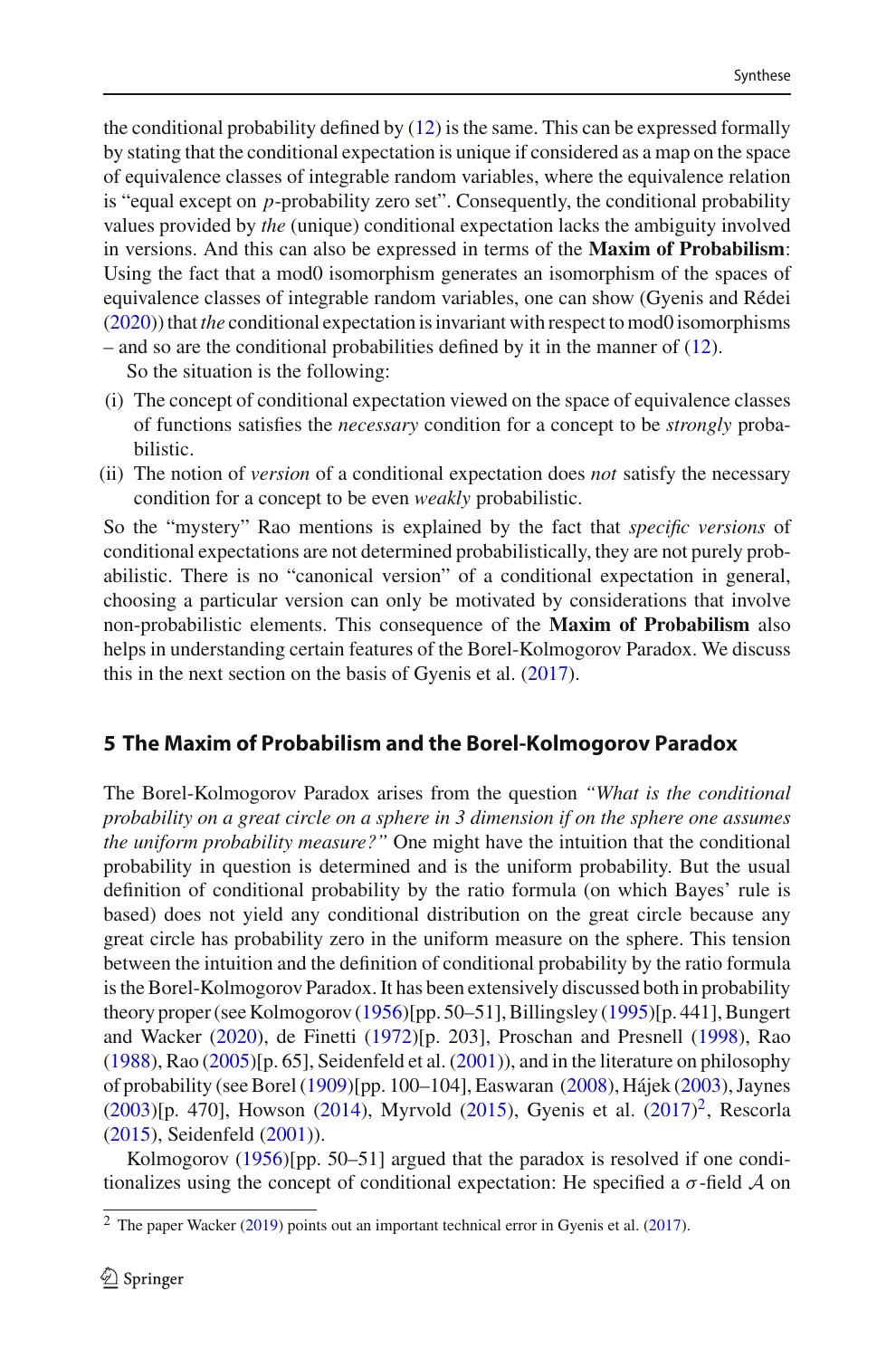the sphere containing the great circle and calculated a version of the corresponding *A*-conditional expectation determined by the  $\sigma$ -field *A* and by the uniform probability on the sphere. This version yields a conditional probability on the great circle, but this conditional probability is *not* the uniform probability on the great circle. Although this is counterintuitive, it is a consequence of how Kolmogorov chose the  $\sigma$ -field  $\mathcal{A}$ ; and one can show (Gyenis et al[.](#page-16-17)  $(2017)$ ) that choosing a different  $\sigma$ -field *B* one obtains a version of the corresponding *B*-conditional expectation that does yield the uniform conditional probability on the great circle. It was argued in Gyenis et al[.](#page-16-17) [\(2017\)](#page-16-17) that obtaining both a non-uniform and the uniform conditional probability on the great circle is not a contradiction because the respective two  $\sigma$ -fields *A* and *B* are not isomorphic, hence they represent different conditioning conditions. More importantly: both the uniform and the non-uniform conditional probability on the great circle are given by specific *versions* of the respective *A*- and *B*-conditional expectations. And since versions of the conditional expectations are not determined probabilistically (as shown in Sect. [4\)](#page-10-0), neither the Kolmogorovian non-uniform conditional probability, nor the uniform conditional probability on the great circle are determined probabilistically by the facts that (i) one has the uniform probability on the sphere and (ii) one fixes as conditioning σ-fields *A* or *B*.

This undeterminateness of the conditional probability on the great circle, even in the framework of conditioning via conditional expectations, is concealed by the deceptive determinatness of the versions of the *A*- and *B*-conditional expectations. This seeming determinatness of the versions is due to the fact that the sphere is a twodimensional surface, and this allows integrating two-place functions on the sphere with respect to one variable. It is this particular structure of the probability space on the sphere that leads to a natural selection of a version of the *A*-conditional expectations featuring in Kolmogorov's resolution – and also of the *B*-conditional expectations yielding the uniform conditional probability on the great circle (see Gyenis et al[.](#page-16-17) [\(2017\)](#page-16-17) for details). But linear dimension is not a property that is invariant with respect to measure-theoretic isomorphisms mod0: The probability measure space consisting of the two-dimensional sphere with the uniform probability on its Lebesgue measurable sets is a purely non-atomic probability space, with the sphere being a complete metric space; hence Proposition [3.4](#page-9-3) applies, and so the sphere with its uniform probability is isomorphic mod0 with the unit interval with the Lebesgue measure on it. In this latter probability space there is no natural selection of a version of the conditional expectation that corresponds to the version of the *A*-conditional expectation Kolmogorov chose, nor is there a natural choice of a version of the conditional expectation that corresponds to the version of the *B*-conditional expectation that yields the uniform conditional probability on the great circle. The **Maxim of Probabilism** tells us then that selecting either the version in the Kolmogorov resolution or in the resolution yielding the uniform conditional probability on the great circle does not satisfy the necessary condition to be even weakly probabilistic: the selections involve non-probabilistic features of the situation.

The upshot is that the**Maxim of Probabilism** tells us that the conditional probability on any given great circle is probabilistically genuinely undetermined by the assumption of the uniform probability on the sphere. Tacit, non-probabilistic reasonings (e.g. symmetry considerations (Gyenis et al[.](#page-16-17)  $(2017)$ )) play a role in influencing our intuition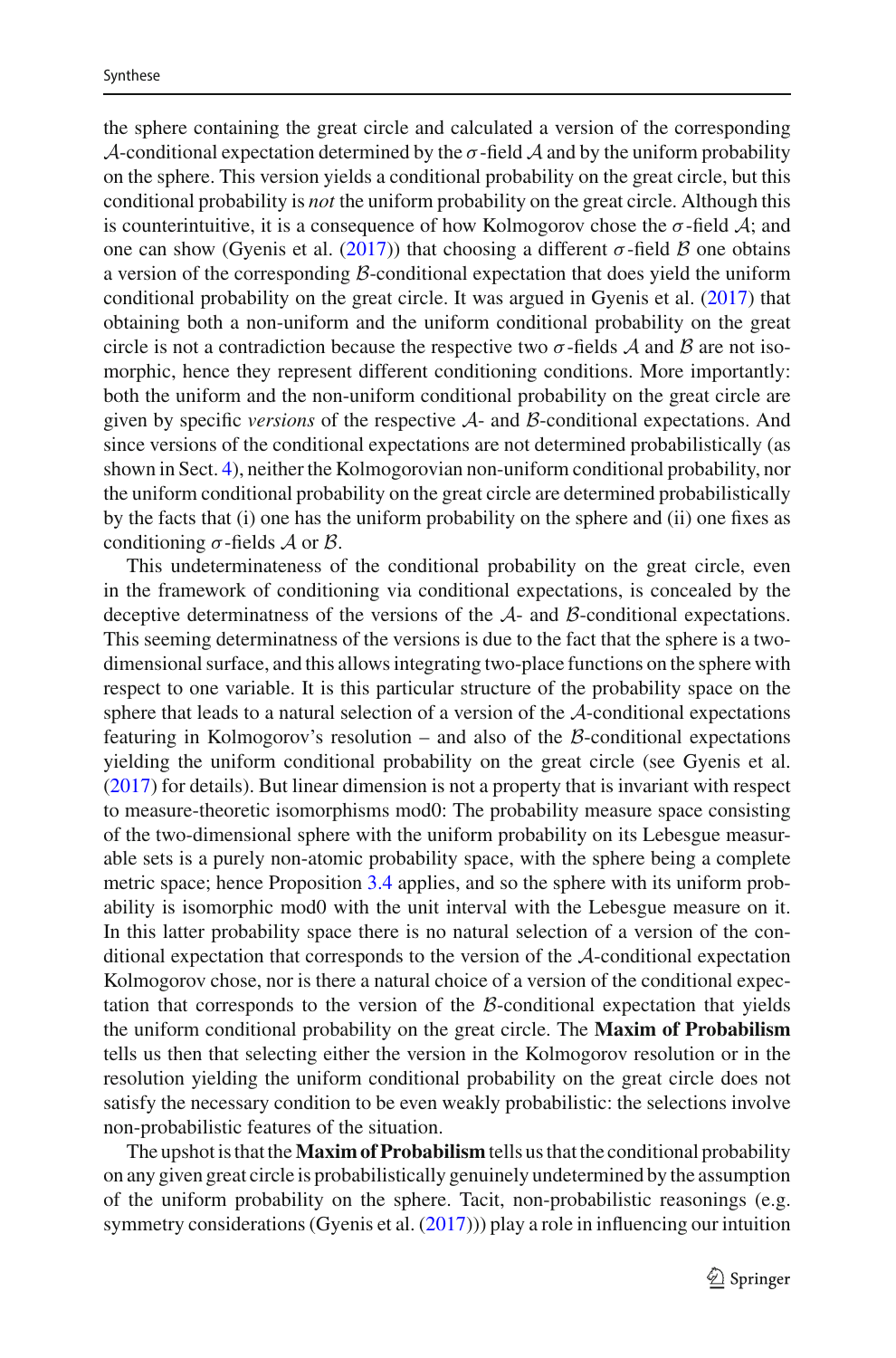that the conditional probability on a great circle is determined probabilistically by the uniform probability on the sphere. But the group-theoretic structure of the sphere on which the symmetry considerations are based is also not invariant with respect to measure-theoretic isomorphisms.

### **6 Concluding comments**

The **Maxim of Probabilism** only gives a necessary condition to be satisfied by a concept in order to qualify as probabilistic. Why not sufficient as well? If one views mathematical concepts as originating in the attempts to describe natural and social phenomena (as for instance von Neumann saw mathematics (Réde[i](#page-16-28) [\(2020\)](#page-16-28))), then no sufficient and necessary conditions are feasible that relate a mathematical structure exclusively to a specific circle of phenomena because typically there is a large variety of phenomena whose main features are described by the *same* mathematical structure. This is so with (bounded) measure theory as well: A lot of diverse phenomena can be described mathematically in terms of bounded measure theory in addition to those that can be regarded as probabilistic in an intuitive sense.

Viewed from this empiricist perspective, Reichenbach's attempt at axiomatizing probability theory aims at specifying a mathematical structure that is richer than measure theory, embodying extra content, the extra content being the frequency interpretation. This leads to the difficulty that a finite frequency interpretation is too constraining and one has to allow that probabilities are limits of relative frequencies in infinite ensembles – but this latter view does not have a direct empirical basis. So Reichenbach creates one artificially by formulating the transcendental (non-empirical) *principle of lawful distribution* (Axiom of Induction). By assigning a major function to this principle in foundations of probability theory Reichenbach moves away from empiricism; on the other hand, insisting on expressing the frequency content in the mathematical axioms of probability theory he tried to remain very close to an empiricist position. We regard this tension the fundamental reason for the difficulties in his foundational work on probability, which however is still a rich source of inspiration – as we hope the idea of utilizing the notion of isomorphism in foundations of probability shows.

**Acknowledgements** Research supported in part by the Hungarian National Research, Development and Innovation Office, contract number: K-134275. Zalán Gyenis' work was partially supported by the project no. 2019/34/E/HS1/00044 financed by the National Science Centre, Poland.

**Open Access** This article is licensed under a Creative Commons Attribution 4.0 International License, which permits use, sharing, adaptation, distribution and reproduction in any medium or format, as long as you give appropriate credit to the original author(s) and the source, provide a link to the Creative Commons licence, and indicate if changes were made. The images or other third party material in this article are included in the article's Creative Commons licence, unless indicated otherwise in a credit line to the material. If material is not included in the article's Creative Commons licence and your intended use is not permitted by statutory regulation or exceeds the permitted use, you will need to obtain permission directly from the copyright holder. To view a copy of this licence, visit [http://creativecommons.org/licenses/by/4.0/.](http://creativecommons.org/licenses/by/4.0/)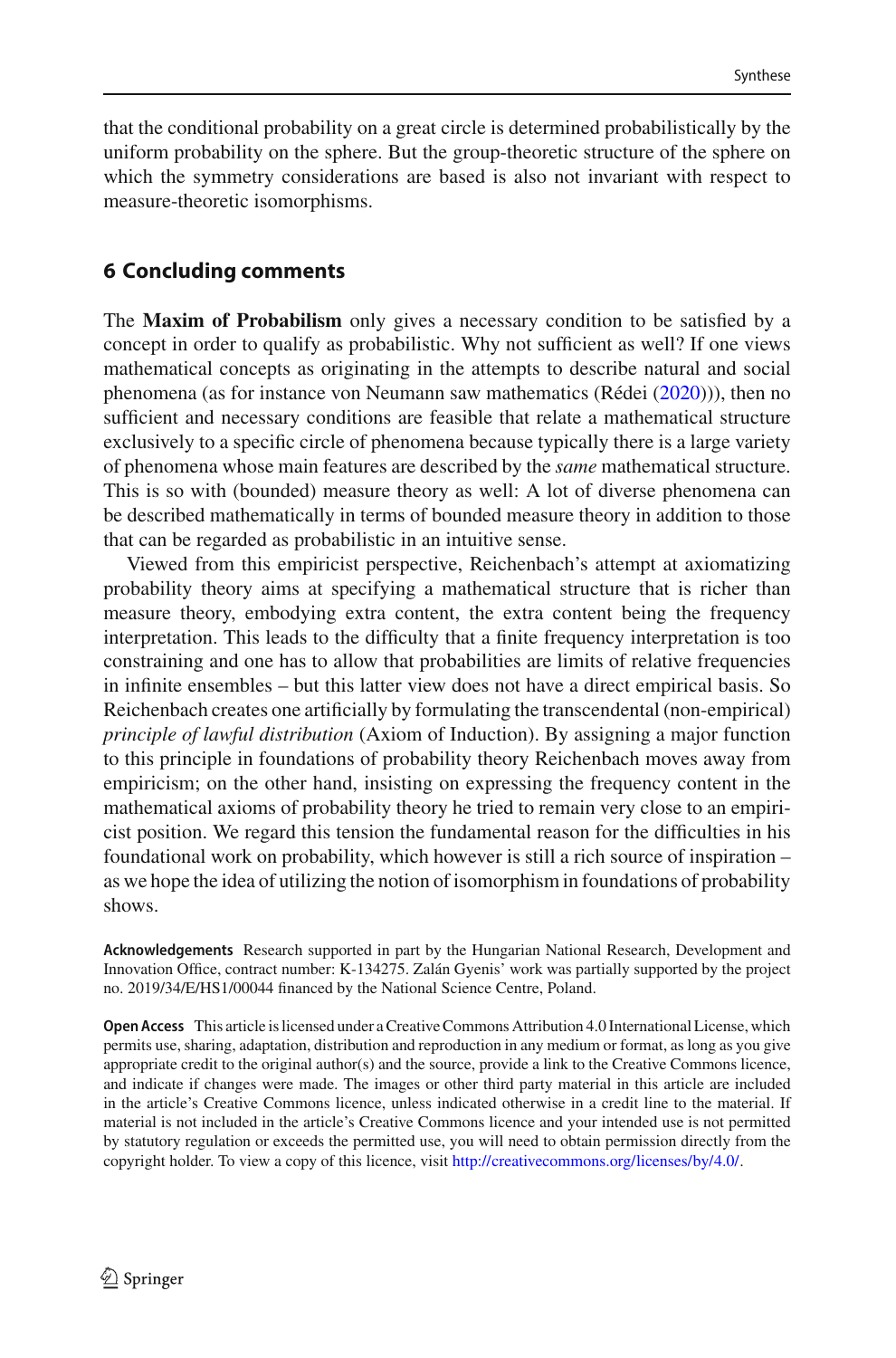### **References**

<span id="page-16-15"></span>Billingsley, P. (1995). *Probability and Measure* (3rd ed.). New Year: Wiley.

- <span id="page-16-9"></span>Bogachev, V. I. (2007). *Measure Theory* (Vol. II). Berlin, Heidelberg, New York: Springer.
- <span id="page-16-22"></span>Borel E (1909). *Éleménts de la Théorie des Probabilités*. Librairie Scientifique A. Herman & Fils, Paris, (1909). English translation: by J. Freund, "Elements of the Theory of Probability", Englewood Cliffs, 1956, Prentice-Hall.
- <span id="page-16-18"></span>Bungert, L., Wacker, P., (2020). The lion in the attic – A resolution of the Borel–Kolmogorov Paradox. [arXiv:2009.04778](http://arxiv.org/abs/2009.04778) [math.PR], 2020.
- <span id="page-16-19"></span>de Finetti, B. (1972). *Probability, Induction, and Statistics*. New York: Wiley.
- <span id="page-16-8"></span>Doob, J. (1996). The development of rigor in mathematical probability theory (1900–1950). *American Mathematical Monthly, 103,* 586–595.
- <span id="page-16-23"></span>Easwaran K. (2008). *The Foundations of Conditional Probability*. PhD thesis, University of California at Berkeley.
- <span id="page-16-5"></span>Eberhardt, F., & Glymour, C. (2009). Hans Reichenbach's probability logic. In D. M. Gabbay, S. Hartmann, & J. Woods (Eds.), *Handbook of the History of Logic, Inductive Logic*. London: Elsevier.
- <span id="page-16-1"></span>Glymour, C., & Eberhardt, F. (2016). Hans Reichenbach. In Edward N. Zalta (Ed.), *The Stanford Encyclopedia of Philosophy*. London: Metaphysics Research Lab, Stanford University.
- <span id="page-16-17"></span>Gyenis, Z., Hofer-Szabó, G., & Rédei, M. (2017). Conditioning using conditional expectations: The Borel-Kolmogorov Paradox. *Synthese, 194,* 2595–2630.
- <span id="page-16-10"></span>Gyenis, Z., & Rédei, M. (2011). Characterizing common cause closed probability spaces. *Philosophy of Science, 78,* 393–409.
- <span id="page-16-12"></span>Gyenis, Z., & Rédei, M. (2014). Atomicity and causal completeness. *Erkenntnis, 79,* 437–451. [https://doi.](https://doi.org/10.1007/s10670-013-9456-1) [org/10.1007/s10670-013-9456-1.](https://doi.org/10.1007/s10670-013-9456-1)
- <span id="page-16-13"></span>Gyenis, Z., & Rédei, M. (2017). General properties of Bayesian learning as statistical inference determined by conditional expectations. *The Review of Symbolic Logic, 10,* 719–755.
- <span id="page-16-16"></span>Gyenis, Z.,Rédei M (2020). Topics in foundations of probability. Manuscript in preparation, 2020.
- <span id="page-16-24"></span>Hájek, A. (2003). What conditional probability could not be. *Synthese, 137,* 273–333.
- <span id="page-16-2"></span>Hitchcock, C., & Rédei, M. (2020). Reichenbach's Common Cause Principle. In Edward N. Zalta (Ed.), *The Stanford Encyclopedia of Philosophy*. New york: Metaphysics Research Lab, Stanford University, Spring.
- <span id="page-16-3"></span>Hofer-Szabó, G., Rédei, M., & Szabó, L. E. (2013). *The Principle of the Common Cause*. Cambridge: Cambridge University Press.
- <span id="page-16-26"></span>Howson, C. (2014). Finite additivity, another lottery paradox, and conditionalization. *Synthese, 191,* 989– 1012.
- <span id="page-16-25"></span>Jaynes E. T. (2003). *Probability Theory. The Logic of Science*. Cambridge University Press, Cambridge. edited by G. Larry Bretthorst.
- <span id="page-16-6"></span>Kolmogorov, A. N. (1956). *Grundbegriffe der Wahrscheinlichkeitsrechnung*. Springer, Berlin, 1933. English translation: Foundations of the Theory of Probability, (Chelsea, New York, ).
- <span id="page-16-11"></span>Marczyk, M., & Wronski, L. (2015). Completion of the causal completability problem. *The British Journal for the Philosophy of Science, 66,* 307–326.
- <span id="page-16-27"></span>Myrvold, W. (2015). You can't always get what you want: Some considerations regarding conditional probabilities. *Erkenntnis, 80,* 573–603. [https://doi.org/10.1007/s10670-014-9656-3.](https://doi.org/10.1007/s10670-014-9656-3)
- <span id="page-16-0"></span>Padovani, F. (2011). The Concept of Probability in the Mathematical Representation of Reality by Reichenbach. *HOPOS: The Journal of the International Society for the History of Philosophy of Science, 1,* 344–347.
- <span id="page-16-7"></span>Peijnenburg, J., & Atkinson, D. (2011). Grounds and limits: Reichenbach and foundationalist epistemology. *Synthese, 181,* 113–124.
- <span id="page-16-20"></span>Proschan, M. A., & Presnell, B. (1998). Expect the unexpected from conditional expectation. *The American Statistician, 52*(3), 248–252.
- <span id="page-16-21"></span>Rao, M. M. (1988). Paradoxes in conditional probability. *Journal of Multivariate Analysis, 27,* 434–446.
- <span id="page-16-14"></span>Rao, M. M. (2005). *Conditional Measures and Applications*. Boca Raton, London, New York, Singapor: Chapman & Hall/CRC.
- <span id="page-16-28"></span>Rédei, M. (2020). On the tension between physics and mathematics. *Journal for General Philosophy of Science, 51,* 411–425.
- <span id="page-16-4"></span>Reichenbach, H. (1932). Axiomatik der Wahrscheinlichkeitsrechnung. *Mathematische Zeitschrift, 34,* 568– 619.